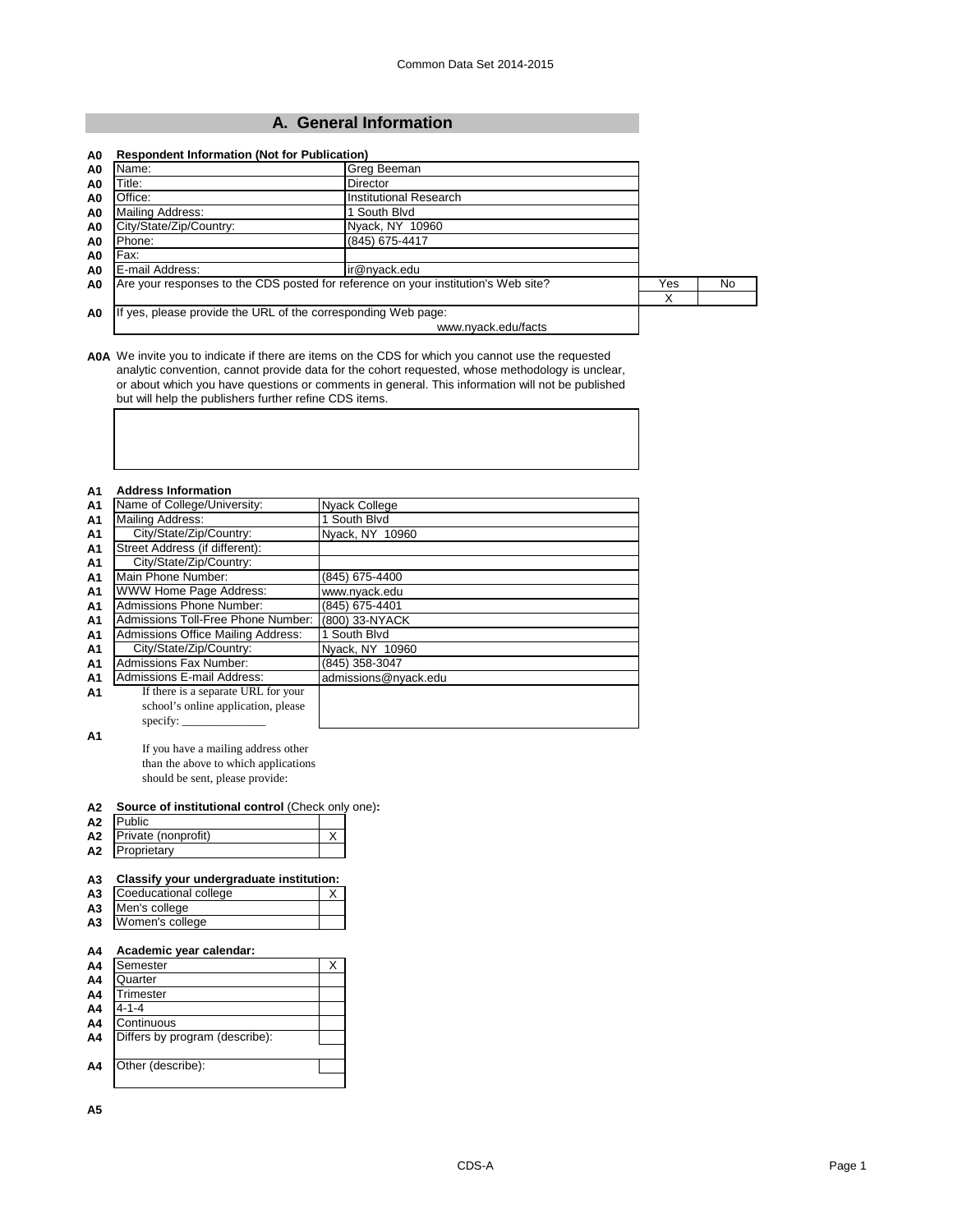| A5             | Degrees offered by your institution: |   |
|----------------|--------------------------------------|---|
| A5             | Certificate                          |   |
| A5             | Diploma                              |   |
| A5             | Associate                            | X |
| A5             | <b>Transfer Associate</b>            |   |
| A5             | <b>Terminal Associate</b>            |   |
| A5             | Bachelor's                           | X |
| A5             | Postbachelor's certificate           |   |
| A5             | Master's                             | X |
| A5             | Post-master's certificate            |   |
| A <sub>5</sub> | Doctoral degree                      |   |
|                | research/scholarship                 |   |
| A <sub>5</sub> | Doctoral degree -                    |   |
|                | professional practice                | x |
|                | Doctoral degree -- other             |   |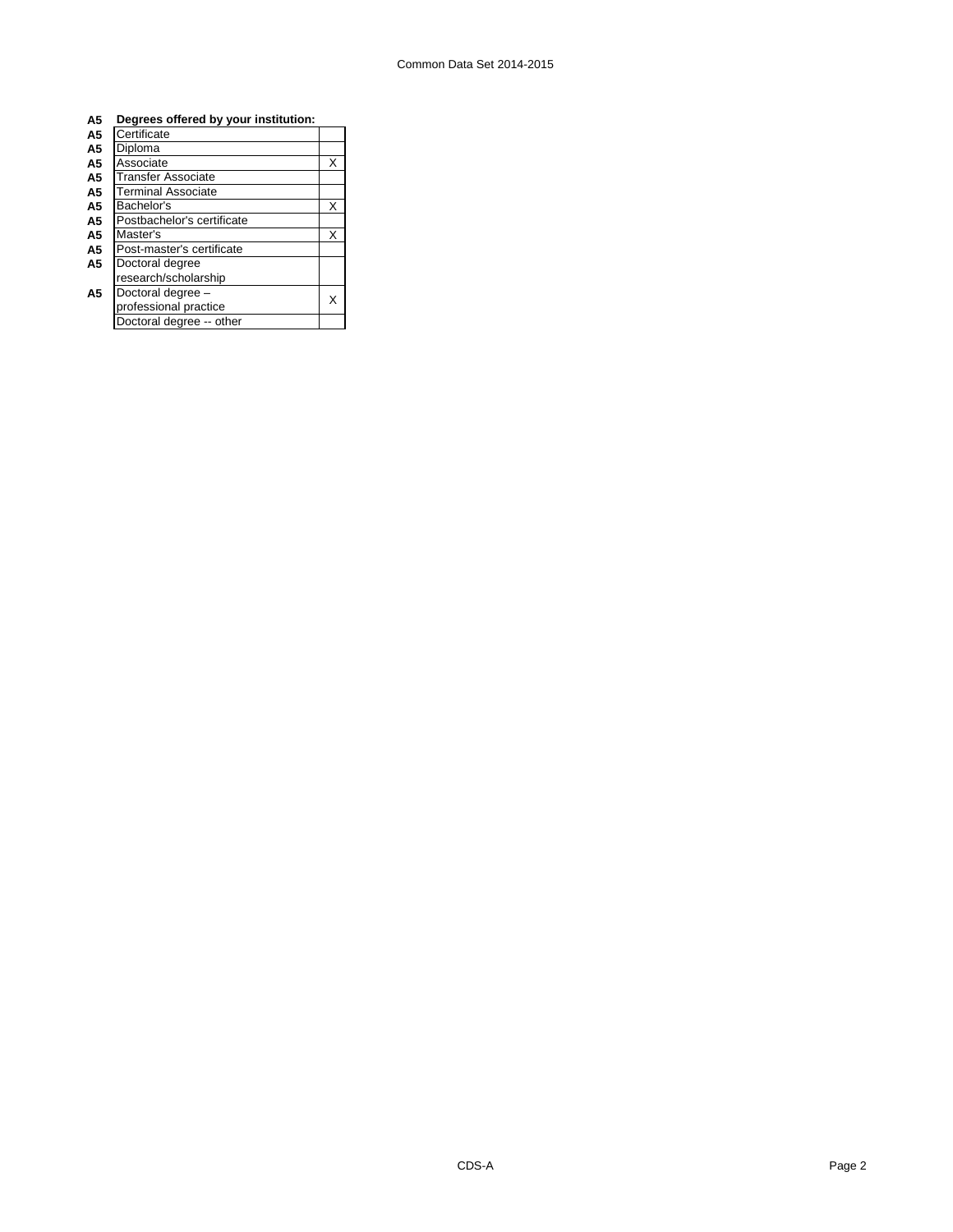## **B. ENROLLMENT AND PERSISTENCE**

**B1 Institutional Enrollment - Men and Women Provide numbers of students for each of the following categories as of the institution's official fall reporting date or as of October 15, 2014. Note: Report students formerly designated as "first professional" in the graduate cells.**

| <b>B1</b> |                                   |     | <b>FULL-TIME</b> | <b>PART-TIME</b> |       |
|-----------|-----------------------------------|-----|------------------|------------------|-------|
| <b>B1</b> |                                   | Men | Women            | Men              | Women |
| <b>B1</b> | <b>Undergraduates</b>             |     |                  |                  |       |
| <b>B1</b> | Degree-seeking, first-time        |     |                  |                  |       |
|           | freshmen                          | 85  | 155              | 6                | 4     |
| <b>B1</b> | Other first-year, degree-seeking  | 107 | 152              | 25               | 27    |
| <b>B1</b> | All other degree-seeking          | 352 | 565              | 71               | 146   |
| <b>B1</b> | Total degree-seeking              | 544 | 872              | 102              | 177   |
| <b>B1</b> | All other undergraduates enrolled |     |                  |                  |       |
|           | in credit courses                 | 0   | 0                |                  | 9     |
| <b>B1</b> | Total undergraduates              | 544 | 872              | 103              | 186   |
| <b>B1</b> | Graduate                          |     |                  |                  |       |
| <b>B1</b> | Degree-seeking, first-time        | N/A | N/A              | N/A              | N/A   |
| <b>B1</b> | All other degree-seeking          | 251 | 277              | 260              | 385   |
| <b>B1</b> | All other graduates enrolled in   |     |                  |                  |       |
|           | credit courses                    | 0   | $\mathbf 0$      | 8                | 10    |
| <b>B1</b> | Total graduate                    | 251 | 277              | 268              | 395   |
| <b>B1</b> | Total all undergraduates          |     |                  |                  | 1,705 |
| <b>B1</b> | Total all graduate                |     |                  |                  | 1,191 |
| <b>B1</b> | <b>GRAND TOTAL ALL STUDENTS</b>   |     |                  |                  | 2,896 |

**B2 Enrollment by Racial/Ethnic Category. Provide numbers of undergraduate students for each of the following categories as of the institution's official fall reporting date or as of October 15, 2014. Include international students only in the category "Nonresident aliens." Complete the "Total Undergraduates" column only if you cannot provide data for the first two columns. Report as your institution reports to IPEDS: persons who are Hispanic should be reported only on the Hispanic line, not under any race, and persons who are non-Hispanic multi-racial should be reported only under "Two or more races."** 

| <b>B2</b> |                                                 | Degree-Seeking<br>First-Time<br><b>First Year</b> | Degree-Seeking<br>Undergraduates<br>(include first-time<br>first-year) | Total<br>Undergraduates<br>(both degree- and<br>non-degree-<br>seeking) |
|-----------|-------------------------------------------------|---------------------------------------------------|------------------------------------------------------------------------|-------------------------------------------------------------------------|
| <b>B2</b> | Nonresident aliens                              | 23                                                | 94                                                                     |                                                                         |
| <b>B2</b> | Hispanic/Latino                                 | 87                                                | 485                                                                    |                                                                         |
| <b>B2</b> | Black or African American, non-Hispanic         | 57                                                | 514                                                                    |                                                                         |
| <b>B2</b> | White, non-Hispanic                             | 57                                                | 371                                                                    |                                                                         |
| <b>B2</b> | American Indian or Alaska Native, non-Hispanic  |                                                   | 6                                                                      |                                                                         |
| <b>B2</b> | Asian, non-Hispanic                             | 16                                                | 142                                                                    |                                                                         |
| <b>B2</b> | Native Hawaiian or other Pacific Islander, non- |                                                   |                                                                        |                                                                         |
|           | Hispanic                                        |                                                   | 5                                                                      |                                                                         |
| <b>B2</b> | Two or more races, non-Hispanic                 | 3                                                 | 30                                                                     |                                                                         |
| <b>B2</b> | Race and/or ethnicity unknown                   | 5                                                 | 48                                                                     |                                                                         |
| <b>B2</b> | <b>TOTAL</b>                                    | 250                                               | 1,695                                                                  | 0                                                                       |

## **Persistence**

## **B3 Number of degrees awarded from July 1, 2013 to June 30, 2014**

| Certificate/diploma<br><b>B3</b>         |     |
|------------------------------------------|-----|
| Associate degrees<br><b>B3</b>           | 15  |
| Bachelor's degrees<br><b>B3</b>          | 408 |
| Postbachelor's certificates<br><b>B3</b> |     |
| Master's degrees                         | 250 |
| Post-Master's certificates               |     |
| Doctoral degrees -                       |     |
| research/scholarship                     |     |
| Doctoral degrees - professional          |     |
| practice                                 | 11  |
| Doctoral degrees - other                 |     |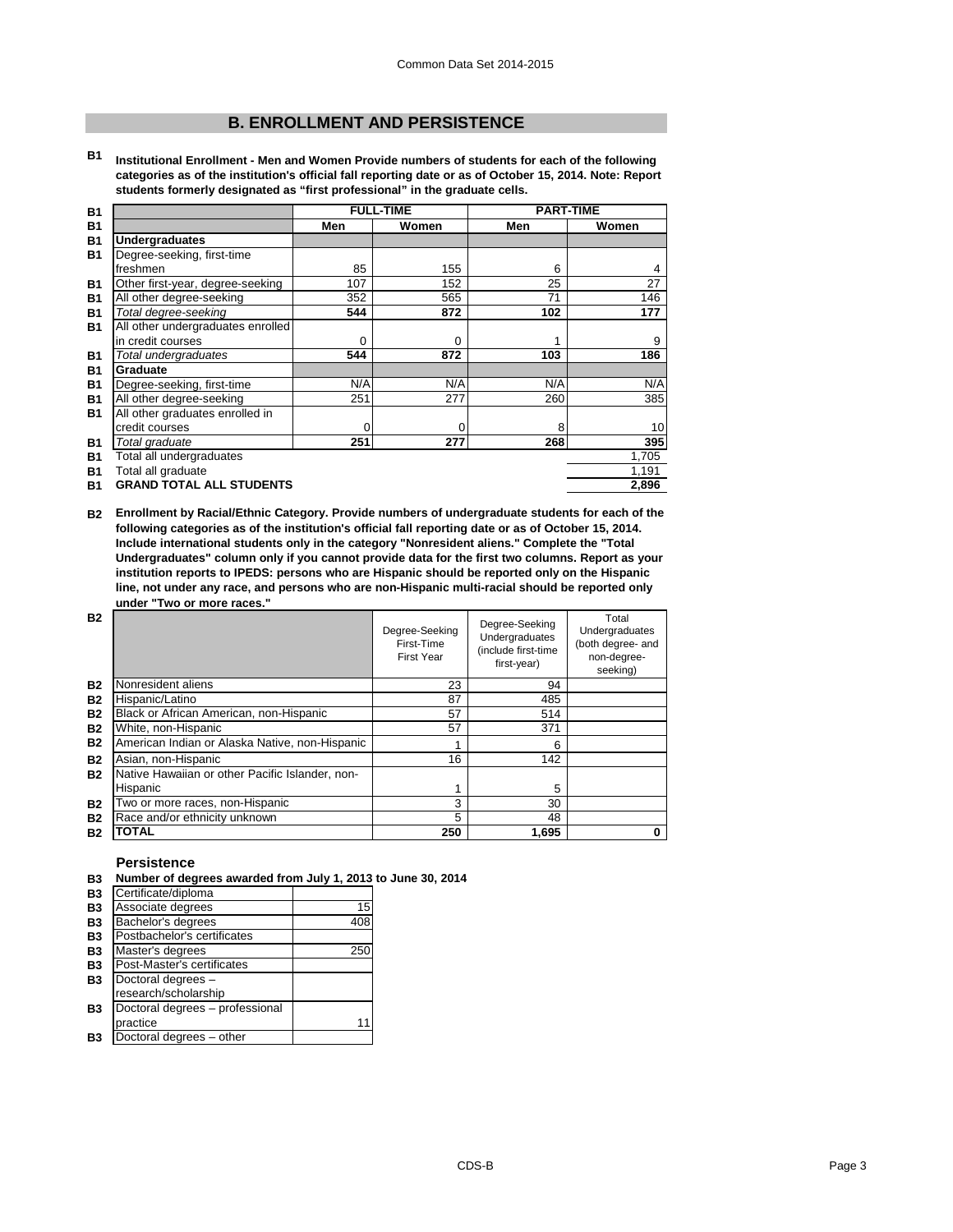## **Graduation Rates**

The items in this section correspond to data elements collected by the IPEDS Web-based Data

## **For Bachelor's or Equivalent Programs**

Please provide data for the Fall 2008 cohort if available. If Fall 2008 cohort data are not available, provide data for the Fall 2007 cohort.

## *Fall 2008 Cohort*

Report for the cohort of full-time first-time bachelor's (or equivalent) degree-seeking undergraduate students who entered in Fall 2008. Include in the cohort those who entered your institution during the summer term preceding Fall 2008.

| B4         | Initial 2008 cohort of first-time, full-time bachelor's (or equivalent) degree-seeking<br>undergraduate students; total all students:                                                                                                                                           |          |
|------------|---------------------------------------------------------------------------------------------------------------------------------------------------------------------------------------------------------------------------------------------------------------------------------|----------|
| <b>B5</b>  |                                                                                                                                                                                                                                                                                 | 253      |
|            | Of the initial 2008 cohort, how many did not persist and did not graduate for the<br>following reasons: death, permanent disability, service in the armed forces, foreign<br>aid service of the federal government, or official church missions; total allowable<br>exclusions: |          |
|            |                                                                                                                                                                                                                                                                                 | $\Omega$ |
| <b>B6</b>  | Final 2008 cohort, after adjusting for allowable exclusions: (subtract question B5 from<br>question B4)                                                                                                                                                                         |          |
|            |                                                                                                                                                                                                                                                                                 | 253      |
| <b>B7</b>  | Of the initial 2008 cohort, how many completed the program in four years or less (by<br>August 31, 2012):                                                                                                                                                                       |          |
|            |                                                                                                                                                                                                                                                                                 | 61       |
| <b>B8</b>  | Of the initial 2008 cohort, how many completed the program in more than four years                                                                                                                                                                                              |          |
|            | but in five years or less (after August 31, 2012 and by August 31, 2013):                                                                                                                                                                                                       | 34       |
| <b>B</b> 9 | Of the initial 2008 cohort, how many completed the program in more than five years                                                                                                                                                                                              |          |
|            | but in six years or less (after August 31, 2013 and by August 31, 2014):                                                                                                                                                                                                        | 10       |
|            | <b>B10</b> Total graduating within six years (sum of questions B7, B8, and B9):                                                                                                                                                                                                 |          |
|            |                                                                                                                                                                                                                                                                                 | 105      |
| <b>B11</b> | Six-year graduation rate for 2008 cohort (question B10 divided by question B6):                                                                                                                                                                                                 |          |
|            |                                                                                                                                                                                                                                                                                 | 42%      |

## **Retention Rates**

Report for the cohort of all full-time, first-time bachelor's (or equivalent) degree-seeking undergraduate students who entered in Fall 2013 (or the preceding summer term). The initial cohort may be adjusted for students who departed for the following reasons: death, permanent disability, service in the armed forces, foreign aid service of the federal government or official church missions. No other adjustments to

| <b>B22</b> For the cohort of all full-time bachelor's (or equivalent) degree-seeking undergraduate |     |
|----------------------------------------------------------------------------------------------------|-----|
| students who entered your institution as freshmen in Fall 2013 (or the preceding                   | 64% |

s mmer term) hat percentage as enrolled at o r instit tion as of the date o r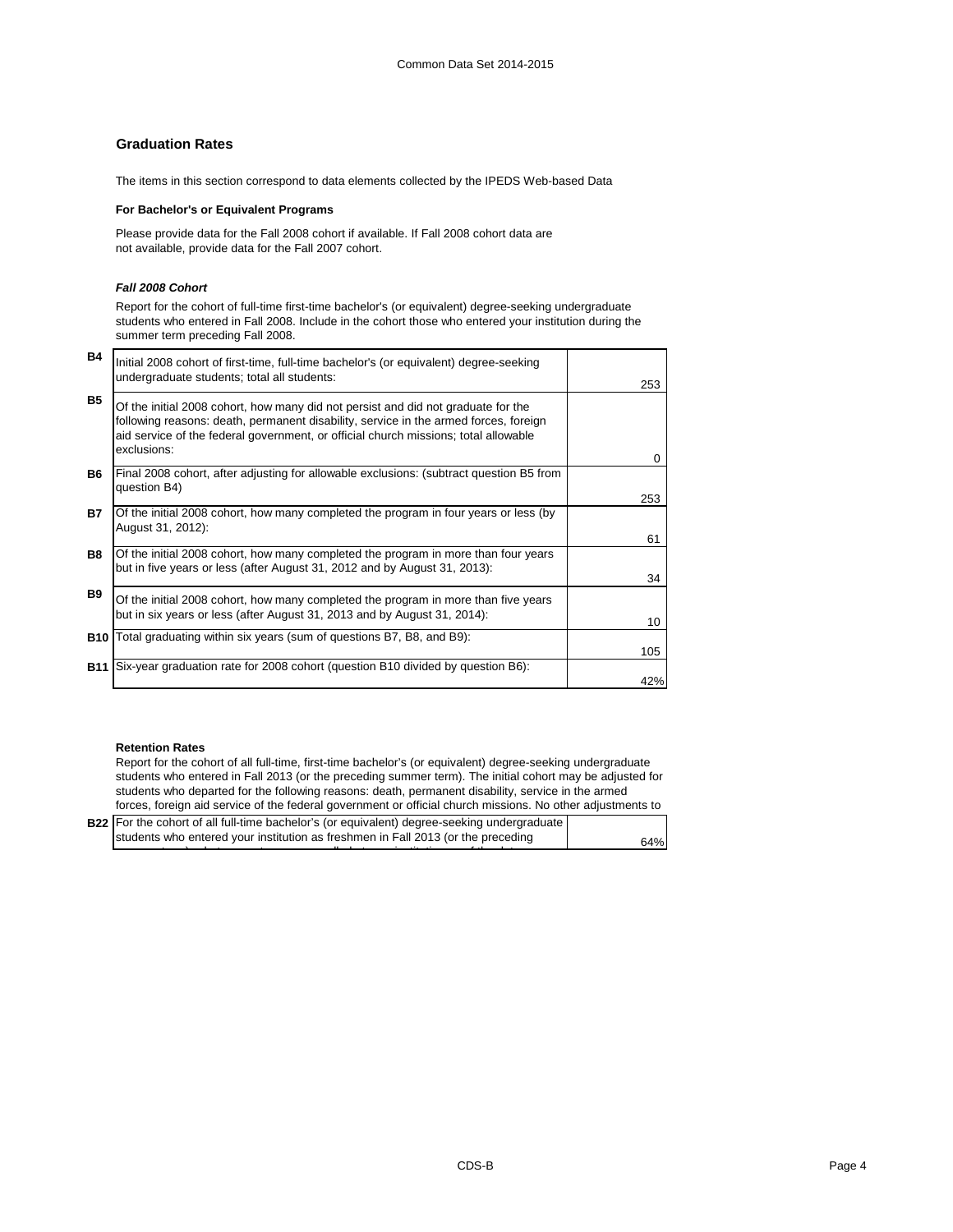## **C. FIRST-TIME, FIRST-YEAR (FRESHMAN) ADMISSION**

#### **Applications**

**C1 First-time, first-year, (freshmen) students: Provide the number of degree-seeking, first-time, firstyear students who applied, were admitted, and enrolled (full- or part-time) in Fall 2014. Include early decision, early action, and students who began studies during summer in this cohort. Applicants should include only those students who fulfilled the requirements for consideration for admission (i.e., who completed actionable applications) and who have been notified of one of the following actions: admission, nonadmission, placement on waiting list, or application withdrawn (by applicant or institution). Admitted applicants should include wait-listed students** 

| C1             | Total first-time, first-year (freshman) men who applied               | 217 |
|----------------|-----------------------------------------------------------------------|-----|
| C <sub>1</sub> | Total first-time, first-year (freshman) women who applied             | 408 |
|                |                                                                       |     |
| C <sub>1</sub> | Total first-time, first-year (freshman) men who were admitted         | 214 |
| C <sub>1</sub> | Total first-time, first-year (freshman) women who were admitted       | 407 |
|                |                                                                       |     |
| C <sub>1</sub> | Total full-time, first-time, first-year (freshman) men who enrolled   | 85  |
| C <sub>1</sub> | Total part-time, first-time, first-year (freshman) men who enrolled   | 6   |
|                |                                                                       |     |
| C <sub>1</sub> | Total full-time, first-time, first-year (freshman) women who enrolled | 155 |
| C <sub>1</sub> | Total part-time, first-time, first-year (freshman) women who enrolled | 4   |
|                |                                                                       |     |

#### **C2 Freshman wait-listed students (students who met admission requirements but whose final admission was contingent on space availability)**

|                |                                                                     | Yes | Nο |
|----------------|---------------------------------------------------------------------|-----|----|
| C <sub>2</sub> | Do you have a policy of placing students on a waiting list?         |     |    |
| C <sub>2</sub> | If yes, please answer the questions below for Fall 2014 admissions: |     |    |

- **C2**
- **C2 C2** Number of qualified applicants offered a placed on waiting list Number accepting a place on the waiting list
- **C2** Number of wait-listed students admitted
- **C2** Is your waiting list ranked?
- **C2** If yes, do you release that information to students?
- **C2** Do you release that information to school counselors?

## **Admission Requirements**

## **C3 High school completion requirement**

| C <sub>3</sub> | High school diploma is required and GED is        |  |
|----------------|---------------------------------------------------|--|
|                | accepted                                          |  |
| C <sub>3</sub> | High school diploma is required and GED is not    |  |
|                | accepted                                          |  |
| C <sub>3</sub> | High school diploma or equivalent is not required |  |

#### **C4 Does your institution require or recommend a general college-preparatory program for degreeseeking students?**

| <u>ooonnig omaanimet</u>                |  |
|-----------------------------------------|--|
| C4 Require                              |  |
| <b>C4</b> Recommend                     |  |
| <b>C4</b> Neither require nor recommend |  |
|                                         |  |

#### **C5 Distribution of high school units required and/or recommended.** Specify the distribution of academic high school course units required and/or recommended of all or most degree-seeking students using Carnegie units (one unit equals one year of study or its equivalent). If you use a different system for calculating units, please convert.

| C <sub>5</sub> |                              | <b>Units</b> | <b>Units</b> |
|----------------|------------------------------|--------------|--------------|
|                |                              | Required     | Recommended  |
| C <sub>5</sub> | Total academic units         |              | 15           |
| C <sub>5</sub> | English                      |              | 4            |
| C <sub>5</sub> | <b>Mathematics</b>           |              | 3            |
| C <sub>5</sub> | Science                      |              | 3            |
| C5             | Of these, units that must be |              |              |
|                | lab                          |              |              |
| C <sub>5</sub> | Foreign language             |              | 2            |
| C <sub>5</sub> | Social studies               |              | 3            |
| C <sub>5</sub> | History                      |              |              |
| C <sub>5</sub> | Academic electives           |              |              |
| C <sub>5</sub> | <b>Computer Science</b>      |              |              |
| C <sub>5</sub> | Visual/Performing Arts       |              |              |
| C <sub>5</sub> | Other (specify)              |              |              |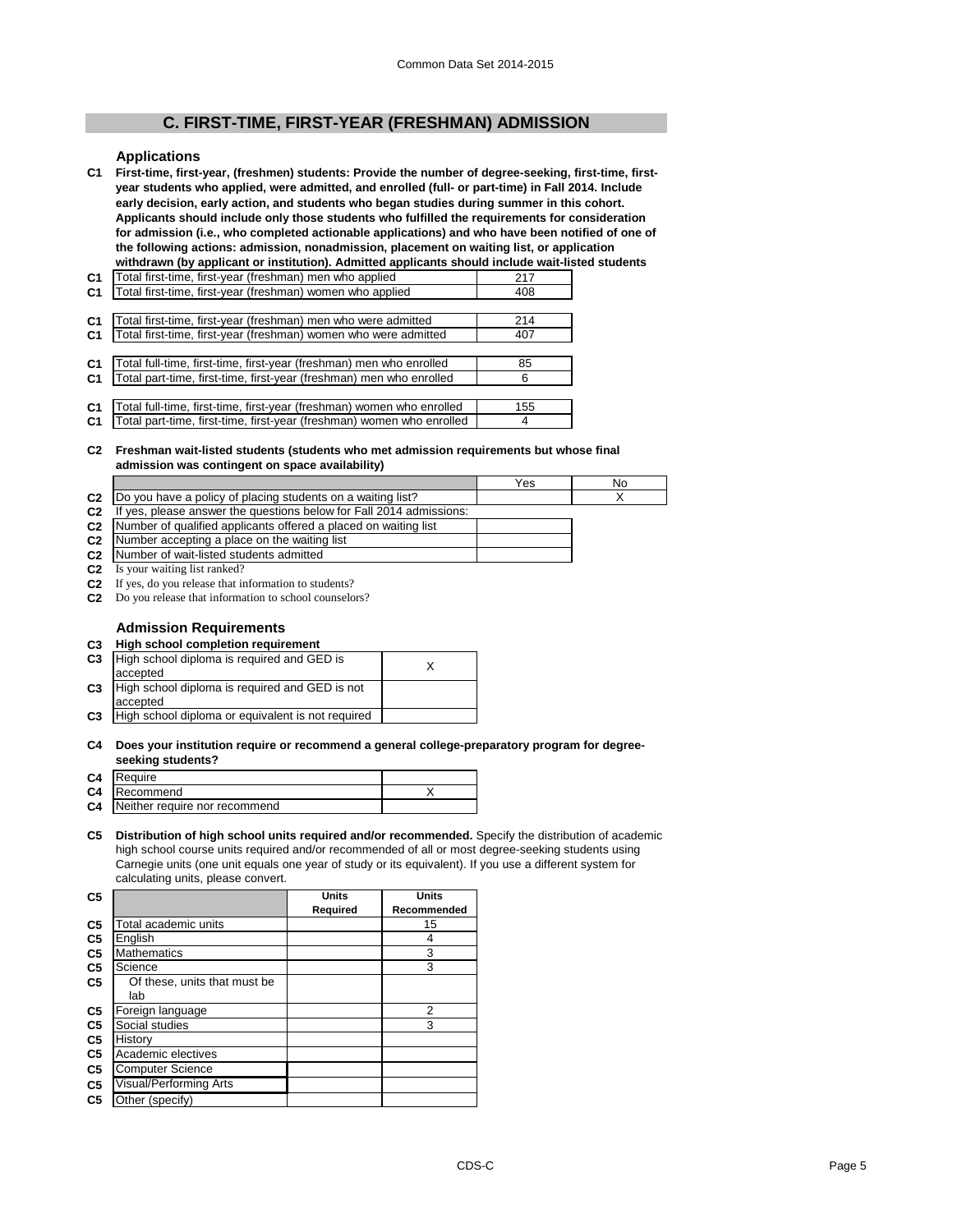## **Basis for Selection**

**C6** Do you have an open admission policy, under which virtually all secondary school graduates or students with GED equivalency diplomas are admitted without regard to academic record, test scores, or other qualifications? If so, check which applies:

**C6**

| C6.            | Den admission policy as described above for all students          |  |
|----------------|-------------------------------------------------------------------|--|
| C6             | Open admission policy as described above for most students, but-- |  |
| C6             | selective admission for out-of-state students                     |  |
| C <sub>6</sub> | selective admission to some programs                              |  |
| C <sub>6</sub> | other (explain)                                                   |  |
|                |                                                                   |  |

**C7 Relative importance of each of the following academic and nonacademic factors in first-time, firstyear, degree-seeking (freshman) admission decisions.**

| C7 |                                     | Very Important          | Important | <b>Considered</b> | <b>Not Considered</b> |
|----|-------------------------------------|-------------------------|-----------|-------------------|-----------------------|
| C7 | Academic                            |                         |           |                   |                       |
| C7 | Rigor of secondary school<br>record |                         |           | X                 |                       |
| C7 | Class rank                          | X                       |           |                   |                       |
| C7 | Academic GPA                        | $\overline{\mathsf{x}}$ |           |                   |                       |
| C7 | Standardized test scores            | X                       |           |                   |                       |
| C7 | <b>Application Essay</b>            | X                       |           |                   |                       |
| C7 | Recommendation(s)                   | $\overline{\mathsf{x}}$ |           |                   |                       |
| C7 | <b>Nonacademic</b>                  |                         |           |                   |                       |
| C7 | Interview                           |                         |           |                   | X                     |
| C7 | Extracurricular activities          |                         |           | X                 |                       |
| C7 | Talent/ability                      |                         |           | X                 |                       |
| C7 | Character/personal qualities        | X                       |           |                   |                       |
| C7 | First generation                    |                         |           |                   | X                     |
| C7 | Alumni/ae relation                  |                         |           |                   | X                     |
| C7 | Geographical residence              |                         |           |                   | X                     |
| C7 | State residency                     |                         |           |                   | X                     |
| C7 | Religious                           | X                       |           |                   |                       |
|    | affiliation/commitment              |                         |           |                   |                       |
| C7 | Racial/ethnic status                |                         |           |                   | X                     |
| C7 | Volunteer work                      |                         |           | X                 |                       |
| C7 | Work experience                     |                         |           | X                 |                       |
| C7 | Level of applicant's interest       |                         |           |                   | X                     |

## **SAT and ACT Policies**

## **C8 Entrance exams**

|                                                                            | Yes | No. |
|----------------------------------------------------------------------------|-----|-----|
| <b>C8AIDoes your institution make use of SAT, ACT, or SAT Subject Test</b> |     |     |
| scores in admission decisions for first-time, first-year, degree-          |     |     |
| seeking applicants?                                                        |     |     |

**C8A** If yes, place check marks in the appropriate boxes below to reflect your institution's policies for use in admission for Fall 2016.

| C8A              |                                         | <b>ADMISSION</b> |           |                         |                                        |                           |
|------------------|-----------------------------------------|------------------|-----------|-------------------------|----------------------------------------|---------------------------|
| C <sub>8</sub> A |                                         | Reauire          | Recommend | <b>Require for Some</b> | <b>Consider if</b><br><b>Submitted</b> | <b>Not</b><br><b>Used</b> |
|                  | <b>C8A SAT or ACT</b>                   |                  |           |                         |                                        |                           |
|                  | C8A ACT only                            |                  |           |                         |                                        |                           |
|                  | <b>C8A SAT only</b>                     |                  |           |                         |                                        |                           |
|                  | <b>C8A SAT and SAT Subject Tests or</b> |                  |           |                         |                                        |                           |
|                  | ACT                                     |                  |           |                         |                                        |                           |
|                  | <b>C8A SAT Subject Tests only</b>       |                  |           |                         |                                        |                           |

**C8B** If your institution will make use of the ACT in admission decisions for first-time, first-year, degree-seeking applicants for Fall 2016, please indicate which ONE of the following applies: (regardless of whether the writing score will be used in the admissions process):

**C8B** ACT with Writing Component required



**C8B** ACT with or without Writing component accepted **ACT** Minimum Muslem CRS

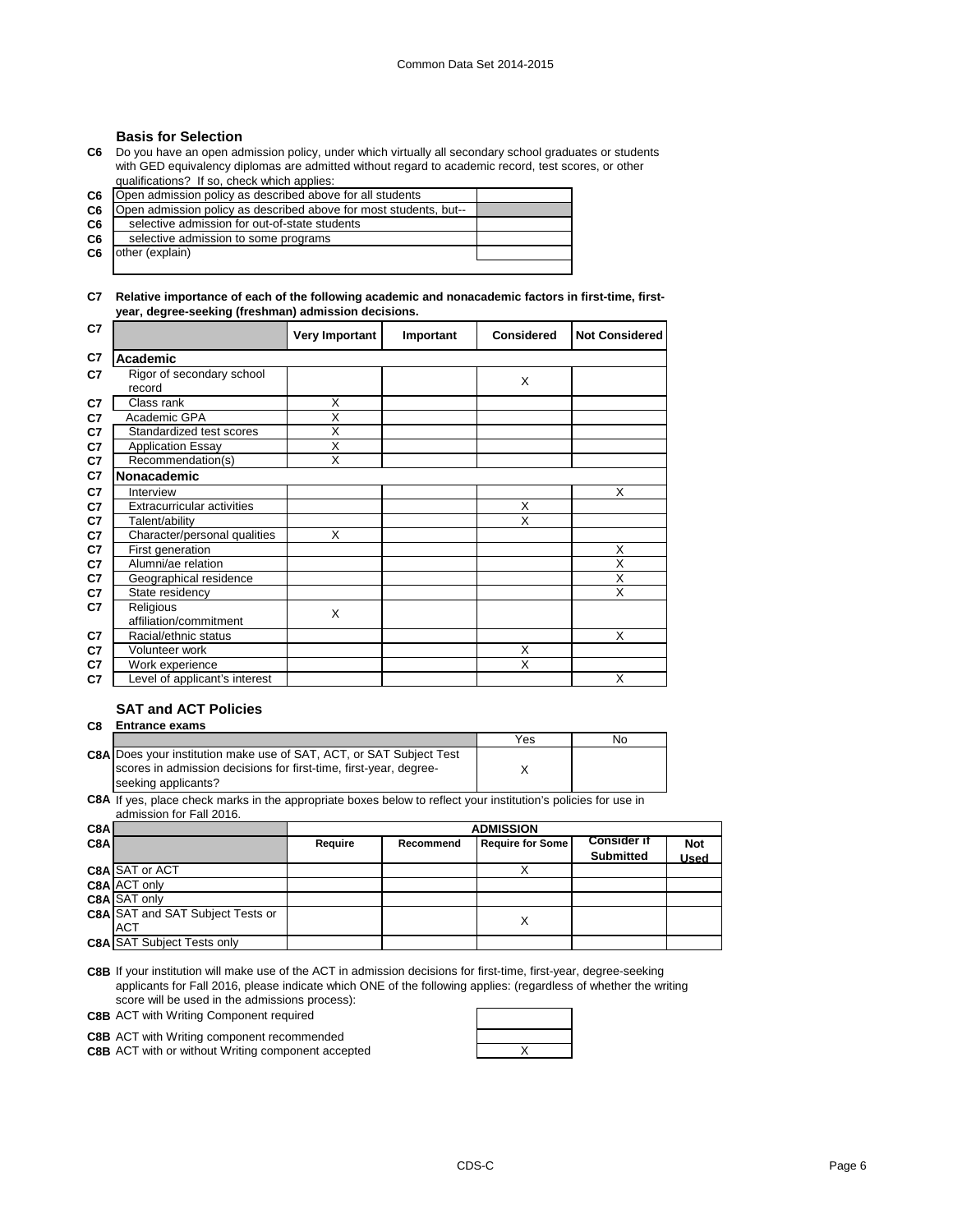## Common Data Set 2014-2015

| <b>C8C</b> Please indicate how your institution will use the SAT or ACT writing component; check all that apply: |  |  |  |
|------------------------------------------------------------------------------------------------------------------|--|--|--|
|                                                                                                                  |  |  |  |

| C8C                                                 | <b>SAT</b> essay | <b>ACT</b> essay |
|-----------------------------------------------------|------------------|------------------|
| <b>C8C</b> For admission                            |                  |                  |
| <b>C8C</b> For placement                            |                  |                  |
| <b>C8C</b> For advising                             |                  |                  |
| C8C In place of an application essay                |                  |                  |
| C8C As a validity check on the<br>application essay |                  |                  |
| C8C No college policy as of now                     |                  |                  |
| C <sub>8</sub> C Not using essay component          |                  |                  |

**C8D In addition**, does your institution use applicants' test scores for academic advising?

| C8D I |                                                                              | Yes | N۵ |        |
|-------|------------------------------------------------------------------------------|-----|----|--------|
|       |                                                                              |     |    |        |
|       |                                                                              |     |    |        |
|       | <b>C8E</b> Latest date by which SAT or ACT scores must be received for fall- |     |    | August |
|       |                                                                              |     |    |        |

| <b>COL</b> Latest date by WHICH OFF OF HOT SCOTES HIGH DETECTIVED TO TAIL    | nuuust |
|------------------------------------------------------------------------------|--------|
| <b>C8E</b> Latest date by which SAT Subject Test scores must be received for |        |
| fall-term admission                                                          | August |

**C8F** If necessary, use this space to clarify your test policies (e.g., if tests are recommended for some **C8F**

**C8G** Please indicate which tests your institution uses for placement (e.g., state tests):

| C8G SAT |                               |  |  |
|---------|-------------------------------|--|--|
| C8G ACT |                               |  |  |
|         | <b>C8G</b> SAT Subject Tests  |  |  |
| C8G AP  |                               |  |  |
|         | C8G CLEP                      |  |  |
|         | <b>C8G</b> Institutional Exam |  |  |
|         | C8G State Exam (specify):     |  |  |

## **Freshman Profile**

Provide percentages for ALL enrolled, degree-seeking, full-time and part-time, first-time, first-year (freshman) students enrolled in Fall 2014, including students who began studies during summer, international students/nonresident aliens, and students admitted under special arrangements.

**C9 Percent and number of first-time, first-year (freshman) students enrolled in Fall 2014 who submitted national standardized (SAT/ACT) test scores. Include information for ALL enrolled, degree-seeking, first-time, first-year (freshman) students who submitted test scores. Do not include partial test scores (e.g., mathematics scores but not critical reading for a category of students) or combine other standardized test results (such as TOEFL) in this item. Do not convert SAT scores to ACT scores and vice versa. The 25th percentile is the score that 25 percent scored at or below; the 75th percentile score is the one that 25 percent scored at or above.**

| <b>C9</b> Percent submitting SAT scores | 70% Number submitting SAT scores |    |
|-----------------------------------------|----------------------------------|----|
| <b>C9</b> Percent submitting ACT scores | 12% Number submitting ACT scores | 30 |

|                |                             | 25th Percentile | 75th Percentile |
|----------------|-----------------------------|-----------------|-----------------|
| C <sub>9</sub> |                             |                 |                 |
| C <sub>9</sub> | <b>SAT Critical Reading</b> | 390             | 510             |
| C <sub>9</sub> | <b>SAT Math</b>             | 370             | 500             |
|                | <b>SAT Writing</b>          |                 |                 |
|                | <b>SAT Essay</b>            |                 |                 |
| C <sub>9</sub> | <b>ACT Composite</b>        | 19              | 26              |
| C <sub>9</sub> | <b>ACT Math</b>             |                 |                 |
| C <sub>9</sub> | <b>ACT English</b>          |                 |                 |
| C <sub>9</sub> | <b>ACT Writing</b>          |                 |                 |

**C9** Percent of first-time, first-year (freshman) students with scores in each range:

| C <sub>9</sub> |                         | <b>SAT Critical</b> |                 |                    |
|----------------|-------------------------|---------------------|-----------------|--------------------|
|                |                         | Reading             | <b>SAT Math</b> | <b>SAT Writing</b> |
| C <sub>9</sub> | 700-800                 | 0.57%               | 0.57%           |                    |
| C <sub>9</sub> | 600-699                 | 2.27%               | 4.55%           |                    |
| C <sub>9</sub> | 500-599                 | 27.27%              | 21.02%          |                    |
| C <sub>9</sub> | 400-499                 | 41.48%              | 40.91%          |                    |
| C <sub>9</sub> | 300-399                 | 23.86%              | 27.27%          |                    |
| C <sub>9</sub> | 200-299                 | 4.55%               | 5.68%           |                    |
|                | Totals should = $100\%$ | 100.00%             | 100.00%         | 0.00%              |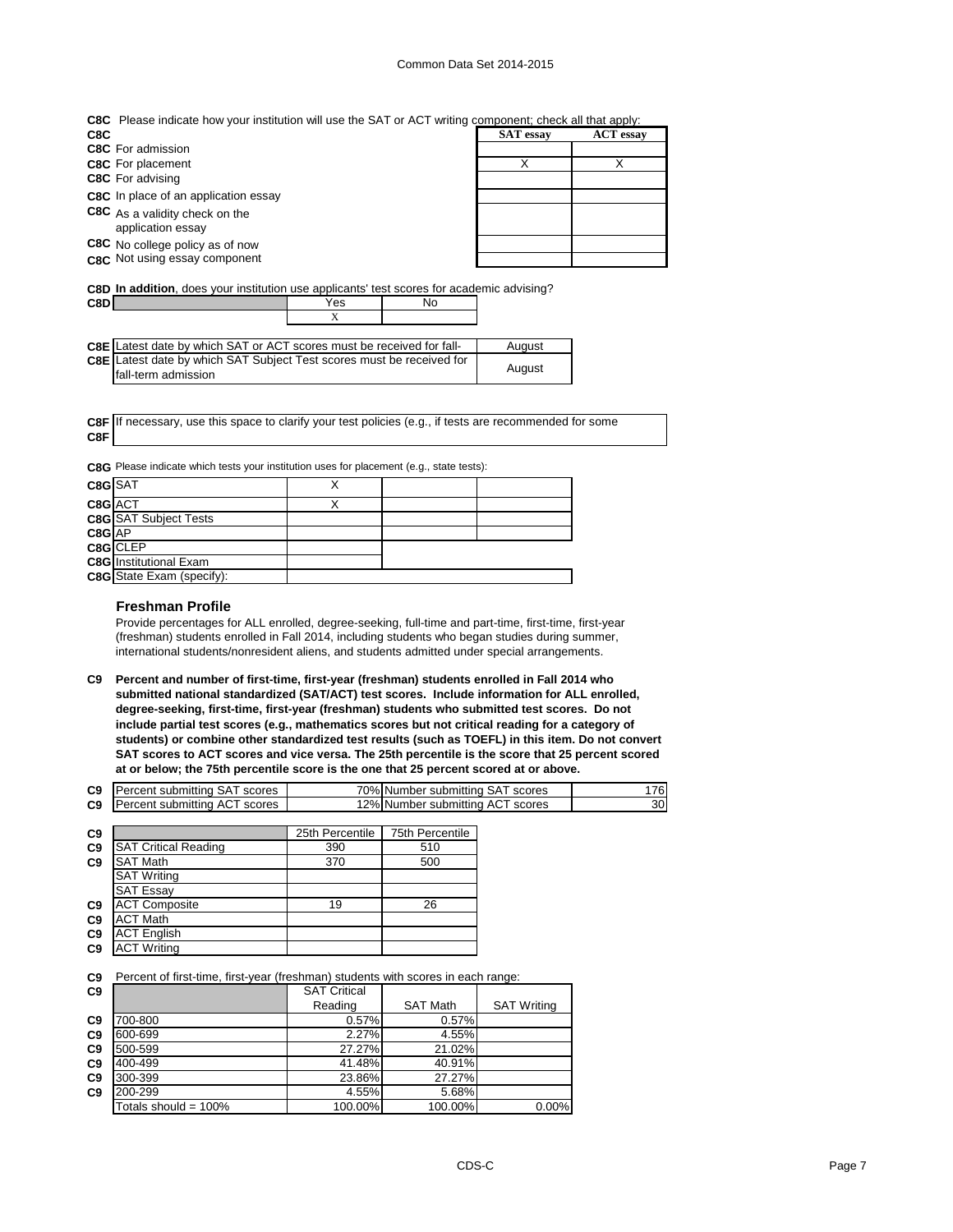| C <sub>9</sub> |                         | <b>ACT Composite</b> | <b>ACT English</b> | <b>ACT Math</b> |
|----------------|-------------------------|----------------------|--------------------|-----------------|
| C <sub>9</sub> | 30-36                   | 10.00%               |                    |                 |
| C <sub>9</sub> | 24-29                   | 26.67%               |                    |                 |
| C <sub>9</sub> | 18-23                   | 46.67%               |                    |                 |
| C <sub>9</sub> | $12 - 17$               | 16.67%               |                    |                 |
| C <sub>9</sub> | $6 - 11$                | 0.00%                |                    |                 |
| C <sub>9</sub> | Below 6                 | 0.00%                |                    |                 |
|                | Totals should = $100\%$ | 100.01%              | 0.00%              | 0.00%           |

**C10** Percent of all degree-seeking, first-time, first-year (freshman) students who had high school class rank within each of the following ranges (report information for those students from whom you collected high school rank information).

| <b>C10</b> Percent in top tenth of high school graduating class                             | 9%  |                           |
|---------------------------------------------------------------------------------------------|-----|---------------------------|
| C10 Percent in top quarter of high school graduating class                                  | 27% |                           |
| C <sub>10</sub> Percent in top half of high school graduating class                         |     | 57% Top half $+$          |
| C10 Percent in bottom half of high school graduating class                                  |     | 43% bottom half = $100\%$ |
| C10 Percent in bottom quarter of high school graduating class                               | 20% |                           |
| C10   Percent of total first-time, first-year (freshmen) students who submitted high school |     |                           |
| class rank:                                                                                 |     | 33%                       |

**C11** Percentage of all enrolled, degree-seeking, first-time, first-year (freshman) students who had high school grade-point averages within each of the following ranges (using 4.0 scale). Report information only for those students from whom you collected high school GPA.

|                 | C11 Percent who had GPA of 3.75 and higher                                | 7.73%   |        |
|-----------------|---------------------------------------------------------------------------|---------|--------|
| C <sub>11</sub> | Percent who had GPA between 3.50 and 3.74                                 | 8.76%   |        |
| C11             | Percent who had GPA between 3.25 and 3.49                                 | 11.86%  |        |
| C <sub>11</sub> | Percent who had GPA between 3.00 and 3.24                                 | 15.98%  |        |
| C <sub>11</sub> | Percent who had GPA between 2.50 and 2.99                                 | 17.01%  |        |
| C11             | Percent who had GPA between 2.0 and 2.49                                  | 24.74%  |        |
| C <sub>11</sub> | Percent who had GPA between 1.0 and 1.99                                  | 12.89%  |        |
|                 | C <sub>11</sub> Percent who had GPA below 1.0                             | 1.03%   |        |
|                 | Totals should = $100\%$                                                   | 100.00% |        |
|                 |                                                                           |         |        |
|                 | C12 Average high school GPA of all degree-seeking, first-time, first-year |         |        |
|                 | (freshman) students who submitted GPA:                                    |         | 2.76   |
|                 | C12 Percent of total first-time, first-year (freshman) students who       |         |        |
|                 | submitted high school GPA:                                                |         | 77.60% |

## **Admission Policies**

## **C13 Application Fee**

| C <sub>13</sub> |                                                                    | Yes     | N٥ |
|-----------------|--------------------------------------------------------------------|---------|----|
|                 | C13 Does your institution have an<br>application fee?              |         |    |
|                 | C13 Amount of application fee:                                     | \$25.00 |    |
| C <sub>13</sub> |                                                                    | Yes     |    |
|                 | <b>C13</b> Can it be waived for applicants<br>with financial need? |         |    |

**C13** If you have an application fee an<u>d an on-line applic</u>ation option,

|                 | C <sub>13</sub> Same fee:                                                           | Χ   |    |
|-----------------|-------------------------------------------------------------------------------------|-----|----|
|                 | C <sub>13</sub> Free:<br>C <sub>13</sub> Reduced:                                   |     |    |
| C <sub>13</sub> |                                                                                     | Yes | No |
|                 | C13 Can on-line application fee be<br>waived for applicants with<br>financial need? |     |    |
|                 | C14 Application closing date                                                        |     |    |
| C <sub>14</sub> |                                                                                     | Yes | No |

|                                      | . | . |
|--------------------------------------|---|---|
| C14 Does your institution have an    |   |   |
| application closing date?            |   |   |
| C14 Application closing date (fall): |   |   |
| <b>C14</b> Priority date:            |   |   |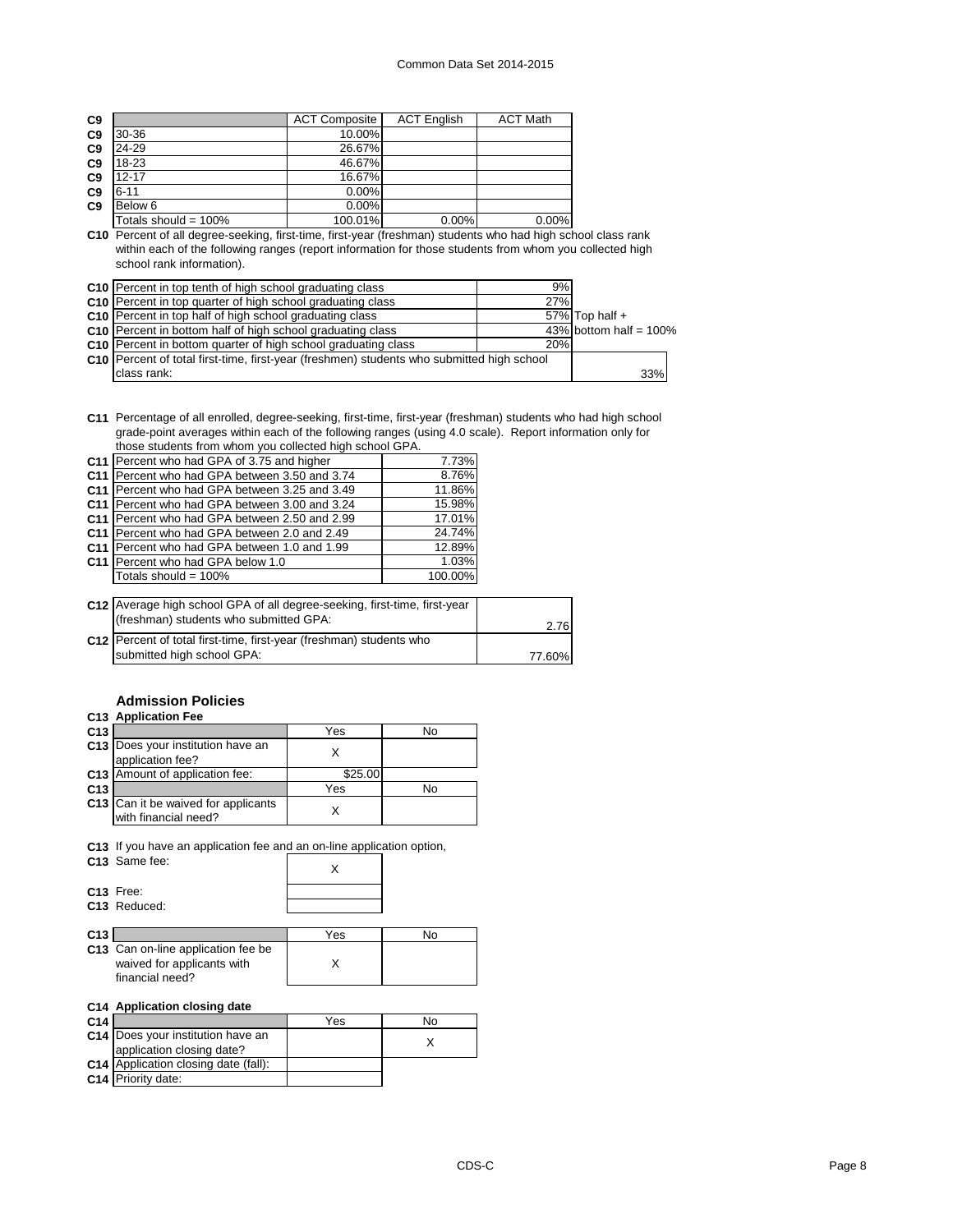| C <sub>15</sub> |                                                                       |  |
|-----------------|-----------------------------------------------------------------------|--|
|                 | C15 Are first-time, first-year students accepted for terms other than |  |

## **C16 Notification to applicants of admission decision sent** *(fill in one only)*

| C16 On a rolling basis beginning |  |
|----------------------------------|--|
| (date):                          |  |
| $C16$ By (date):                 |  |
| C16 Other:                       |  |
|                                  |  |

## **C17 Reply policy for admitted applicants** *(fill in one only)*

|                 | C17 Must reply by (date):              |   |               |
|-----------------|----------------------------------------|---|---------------|
| C <sub>17</sub> | No set date:                           | X |               |
|                 | C17 Must reply by May 1 or within      |   |               |
|                 | weeks if notified                      |   |               |
|                 | thereafter                             |   |               |
| C <sub>17</sub> | Other:                                 |   |               |
|                 |                                        |   |               |
| C <sub>17</sub> | Deadline for housing deposit (MM/DD):  |   | None          |
| C <sub>17</sub> | Amount of housing deposit:             |   | \$150.00      |
| C <sub>17</sub> | Refundable if student does not enroll? |   |               |
| C <sub>17</sub> | Yes, in full                           | x | (until May 1) |
| C <sub>17</sub> | Yes, in part                           |   |               |
| C <sub>17</sub> | No                                     |   |               |
|                 |                                        |   |               |

## **C18 Deferred admission**

| C <sub>18</sub> |                                                                                            | Yes | N <sub>0</sub> |
|-----------------|--------------------------------------------------------------------------------------------|-----|----------------|
|                 | <b>C18</b> Does your institution allow students to postpone enrollment after<br>admission? |     |                |
|                 | <b>C18</b> If yes, maximum period of postponement:<br>vear                                 |     |                |

## **C19 Early admission of high school students**

| C <sub>19</sub> |                                                                                               | Yes | No |
|-----------------|-----------------------------------------------------------------------------------------------|-----|----|
|                 | <b>C19</b> Does your institution allow high school students to enroll as full-time.           |     |    |
|                 | first-time, first-year (freshman) students one year or more before<br>high school graduation? |     |    |

**C20 Common Application** Cuestion removed from CDS. (Initiated during 2006-2007 cycle)

#### **Early Decision and Early Action Plans C21 Early Decision**

|                 | G21 Early Decision                                                        |     |    |
|-----------------|---------------------------------------------------------------------------|-----|----|
| C <sub>21</sub> |                                                                           | Yes | No |
|                 | C21 Does your institution offer an early decision plan (an admission plan |     |    |
|                 | that permits students to apply and be notified of an admission            |     |    |
|                 | decision well in advance of the regular notification date and that        |     | X  |
|                 | asks students to commit to attending if accepted) for first-time, first-  |     |    |
|                 | year (freshman) applicants for fall enrollment?                           |     |    |
|                 | C21 If "yes," please complete the following:                              |     |    |
|                 | C <sub>21</sub> First or only early decision plan closing date            |     |    |
|                 | C21 First or only early decision plan notification date                   |     |    |
|                 | C21 Other early decision plan closing date                                |     |    |
|                 | C21 Other early decision plan notification date                           |     |    |
|                 | C21 For the Fall 2014 entering class:                                     |     |    |
|                 | C21 Number of early decision applications received by your institution    |     |    |
|                 | C21 Number of applicants admitted under early decision plan               |     |    |
|                 | C21 Please provide significant details about your early decision plan:    |     |    |
|                 |                                                                           |     |    |

#### **C22 Early action**

| C <sub>22</sub> |                                                                                                                                                                                                                      | Yes | No |
|-----------------|----------------------------------------------------------------------------------------------------------------------------------------------------------------------------------------------------------------------|-----|----|
|                 | C22 Do you have a nonbinding early action plan whereby students are<br>notified of an admission decision well in advance of the regular<br>notification date but do not have to commit to attending your<br>college? |     |    |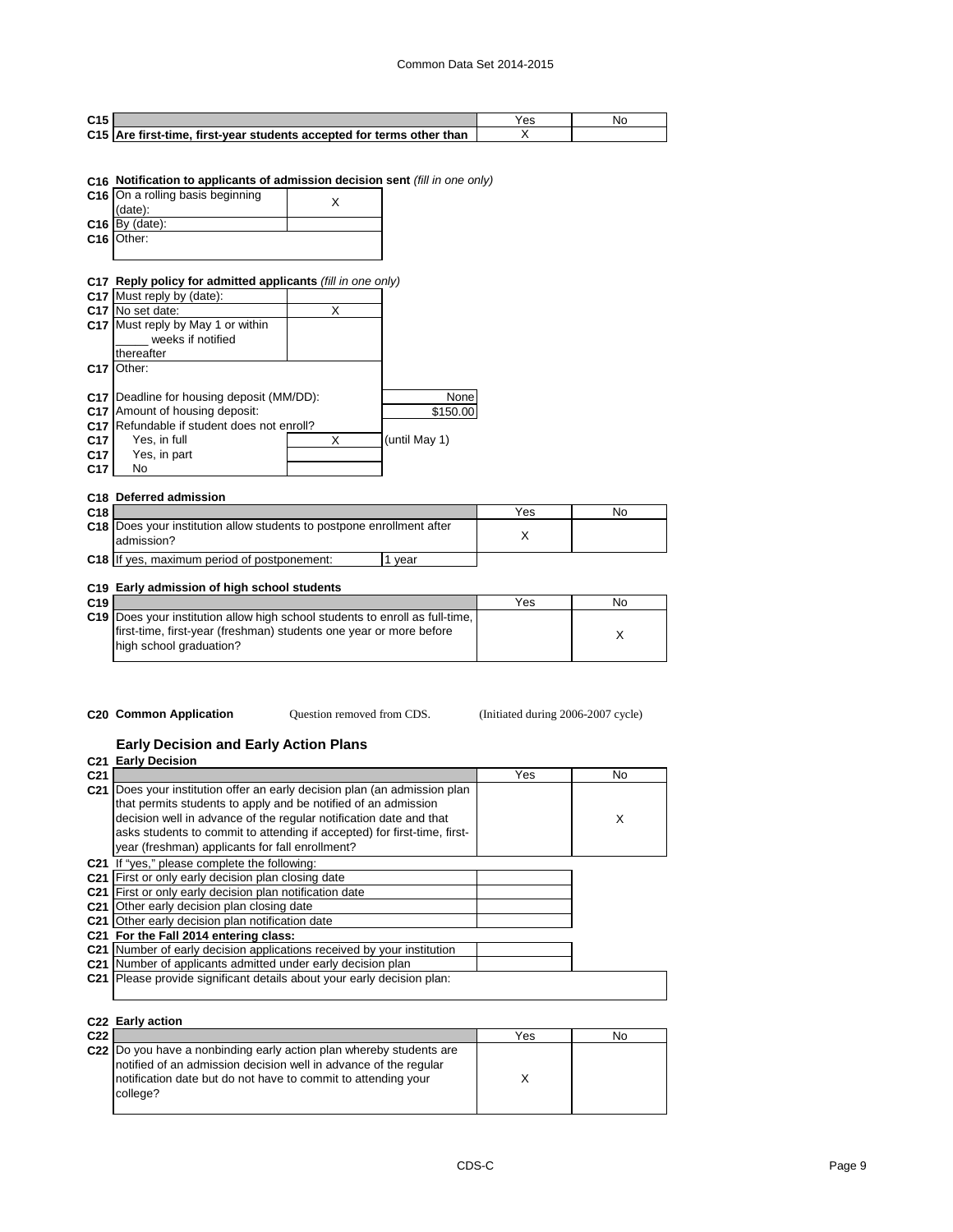- **C22** If "yes," please complete the following:
- **C22** Early action closing date
- **C22** Early action notification date

**C22** Is your early action plan a "restrictive" plan under which you limit students from applying to other early plans?

**C22** <u>Yes No</u> **C22** X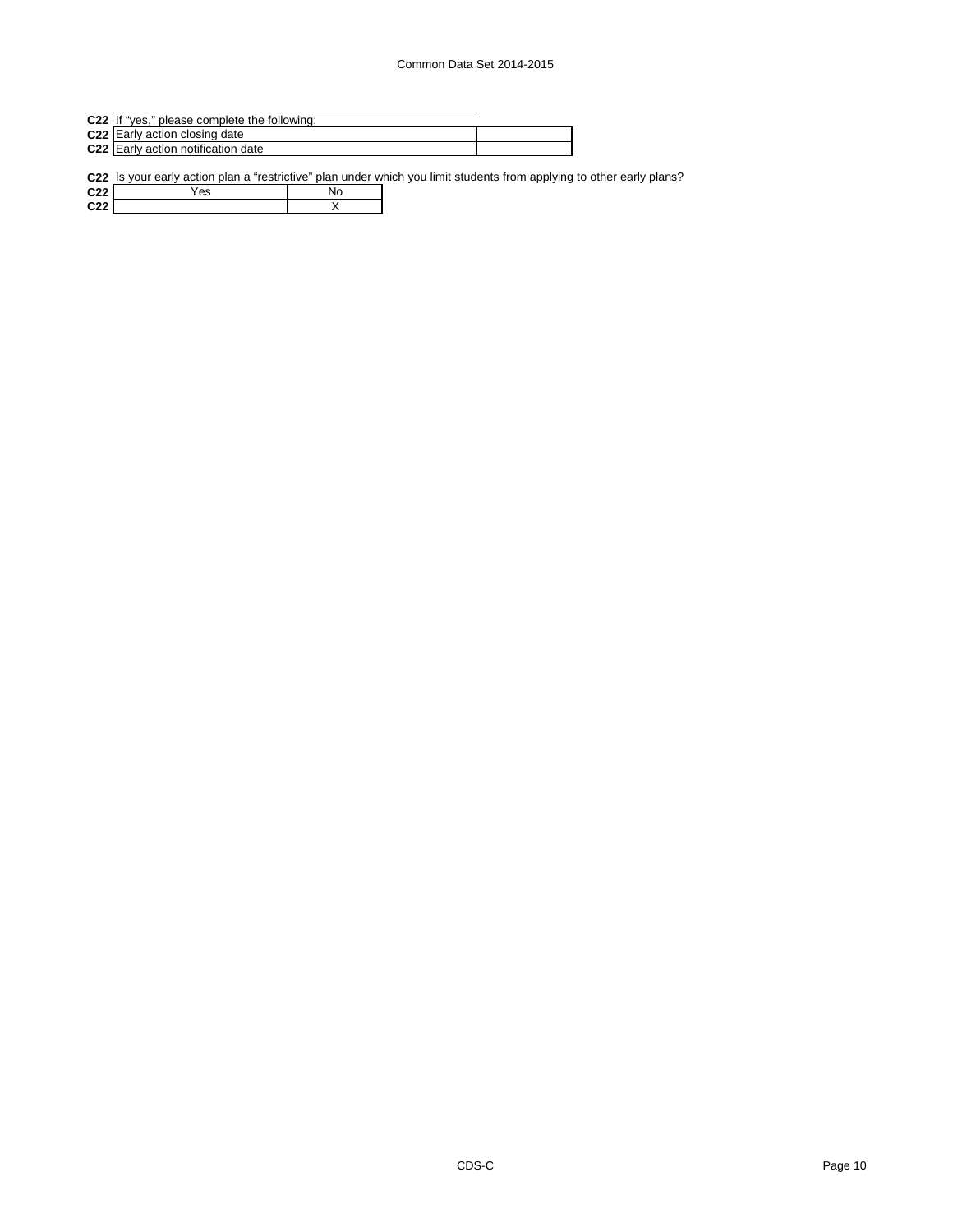## **D. TRANSFER ADMISSION**

## **Fall Applicants**

| D <sub>1</sub> |                                                                                                                                                             | Yes | No |
|----------------|-------------------------------------------------------------------------------------------------------------------------------------------------------------|-----|----|
| D <sub>1</sub> | Does your institution enroll transfer students? (If no,<br>please skip to Section E)                                                                        |     |    |
| D <sub>1</sub> | If yes, may transfer students earn advanced standing<br>credit by transferring credits earned from course work<br>completed at other colleges/universities? |     |    |

**D2** Provide the number of students who applied, were admitted, and enrolled as degree-seeking transfer students in Fall 2014.

| D <sub>2</sub> |       | Applicants | Admitted<br>Applicants | Enrolled<br>Applicants |  |
|----------------|-------|------------|------------------------|------------------------|--|
| D <sub>2</sub> | Men   | 144        | 143                    | 90                     |  |
| D <sub>2</sub> | Women | 254        | 254                    | 149                    |  |
| D <sub>2</sub> | 'otal | 398        | 397                    | 239                    |  |

## **Application for Admission**

| D3 | Indicate terms for which transfers may enroll: |  |  |  |  |
|----|------------------------------------------------|--|--|--|--|
|    |                                                |  |  |  |  |

| D <sub>3</sub> | Fall   |  |
|----------------|--------|--|
| D <sub>3</sub> | Winter |  |
| D <sub>3</sub> | Spring |  |
|                |        |  |

| D <sub>3</sub><br>Summer |  |
|--------------------------|--|
|                          |  |

| D <sub>4</sub> |                                                                                                                        | Yes | No |
|----------------|------------------------------------------------------------------------------------------------------------------------|-----|----|
| D <sub>4</sub> | Must a transfer applicant have a minimum number of<br>credits completed or else must apply as an entering<br>freshman? |     |    |
| D <sub>4</sub> | If yes, what is the minimum number of credits and the unit<br>of measure?                                              |     |    |

#### **D5** Indicate all items required of transfer students to apply for admission:

| D5             |                                                            | Required of All | Recommended<br>of All | Recommended<br>of Some | Required of Some | Not Required |
|----------------|------------------------------------------------------------|-----------------|-----------------------|------------------------|------------------|--------------|
| D <sub>5</sub> | High school transcript                                     |                 |                       |                        |                  |              |
| D <sub>5</sub> | College transcript(s)                                      |                 |                       |                        |                  |              |
| D <sub>5</sub> | Essay or personal<br>statement                             | v               |                       |                        |                  |              |
| D <sub>5</sub> | Interview                                                  |                 |                       |                        |                  |              |
| D <sub>5</sub> | Standardized test scores                                   |                 |                       |                        |                  |              |
| D <sub>5</sub> | Statement of good<br>standing from prior<br>institution(s) |                 |                       |                        |                  |              |

**D6** If a minimum high school grade point average is required of transfer applicants, specify (on a 4.0 scale):

**D7** If a minimum college grade point average is required of transfer applicants, specify (on a 4.0 scale):

**D8** List any other application requirements specific to transfer applicants: *minimum transfer GPA for: Nursing (2.7), Education (3.0)*

**D9** List application priority, closing, notification, and candidate reply dates for transfer students. If applications are reviewed on a continuous or rolling basis, place a check mark in the "Rolling admission" column.

| D <sub>9</sub>  |        | <b>Priority Date</b> | <b>Closing Date</b> | <b>Notification Date</b> | <b>Reply Date</b> | Rolling<br><b>Admission</b> |
|-----------------|--------|----------------------|---------------------|--------------------------|-------------------|-----------------------------|
| D9              | Fall   |                      |                     |                          |                   |                             |
| D <sub>9</sub>  | Winter |                      |                     |                          |                   |                             |
| D <sub>9</sub>  | Spring |                      |                     |                          |                   |                             |
| D <sub>9</sub>  | Summer |                      |                     |                          |                   |                             |
|                 |        |                      |                     |                          |                   |                             |
| D <sub>10</sub> |        |                      |                     | Yes                      | N٥                |                             |

| D <sub>10</sub> |                                                                 | Yes | Nο |
|-----------------|-----------------------------------------------------------------|-----|----|
|                 | <b>D10</b> Does an open admission policy, if reported, apply to |     |    |
|                 | transfer students?                                              |     |    |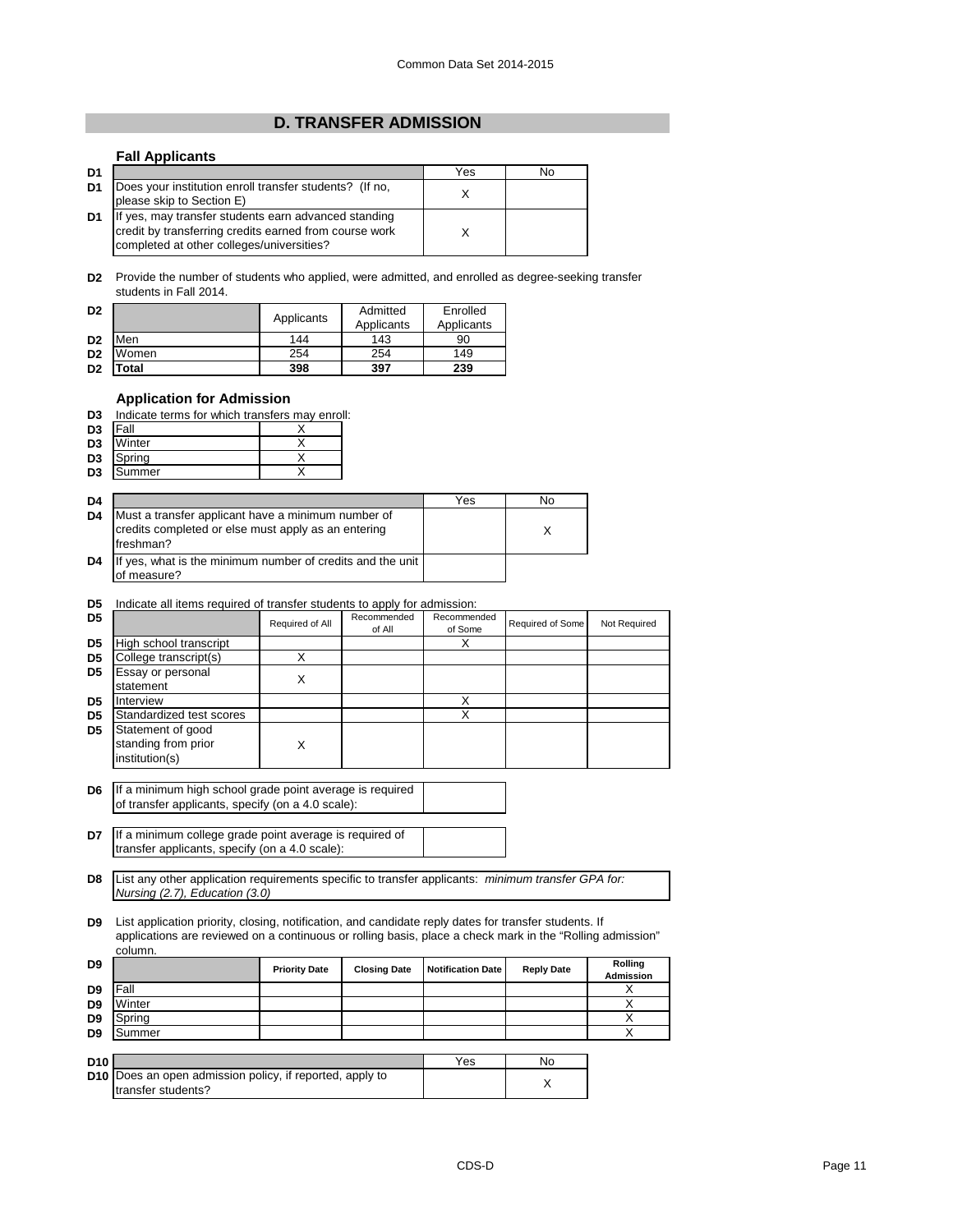|                 | <b>D11</b> Describe additional requirements for transfer admission, if applicable:                                    |        |           |  |  |
|-----------------|-----------------------------------------------------------------------------------------------------------------------|--------|-----------|--|--|
|                 | <b>Transfer Credit Policies</b>                                                                                       |        |           |  |  |
|                 | <b>D12</b> Report the lowest grade earned for any course that may<br>be transferred for credit:                       | C-     |           |  |  |
| D <sub>13</sub> |                                                                                                                       | Number | Unit Type |  |  |
|                 | <b>D13</b> Maximum number of credits or courses that may be<br>transferred from a two-year institution:               |        |           |  |  |
| D14             |                                                                                                                       | Number | Unit Type |  |  |
|                 | <b>D14</b> Maximum number of credits or courses that may be<br>transferred from a four-year institution:              |        |           |  |  |
|                 |                                                                                                                       |        |           |  |  |
|                 | <b>D15</b> Minimum number of credits that transfers must complete<br>at your institution to earn an associate degree: | 15     |           |  |  |
|                 |                                                                                                                       |        |           |  |  |
|                 | <b>D16</b> Minimum number of credits that transfers must complete<br>at your institution to earn a bachelor's degree: | 30     |           |  |  |
|                 | D17   Describe other transfer credit policies:                                                                        |        |           |  |  |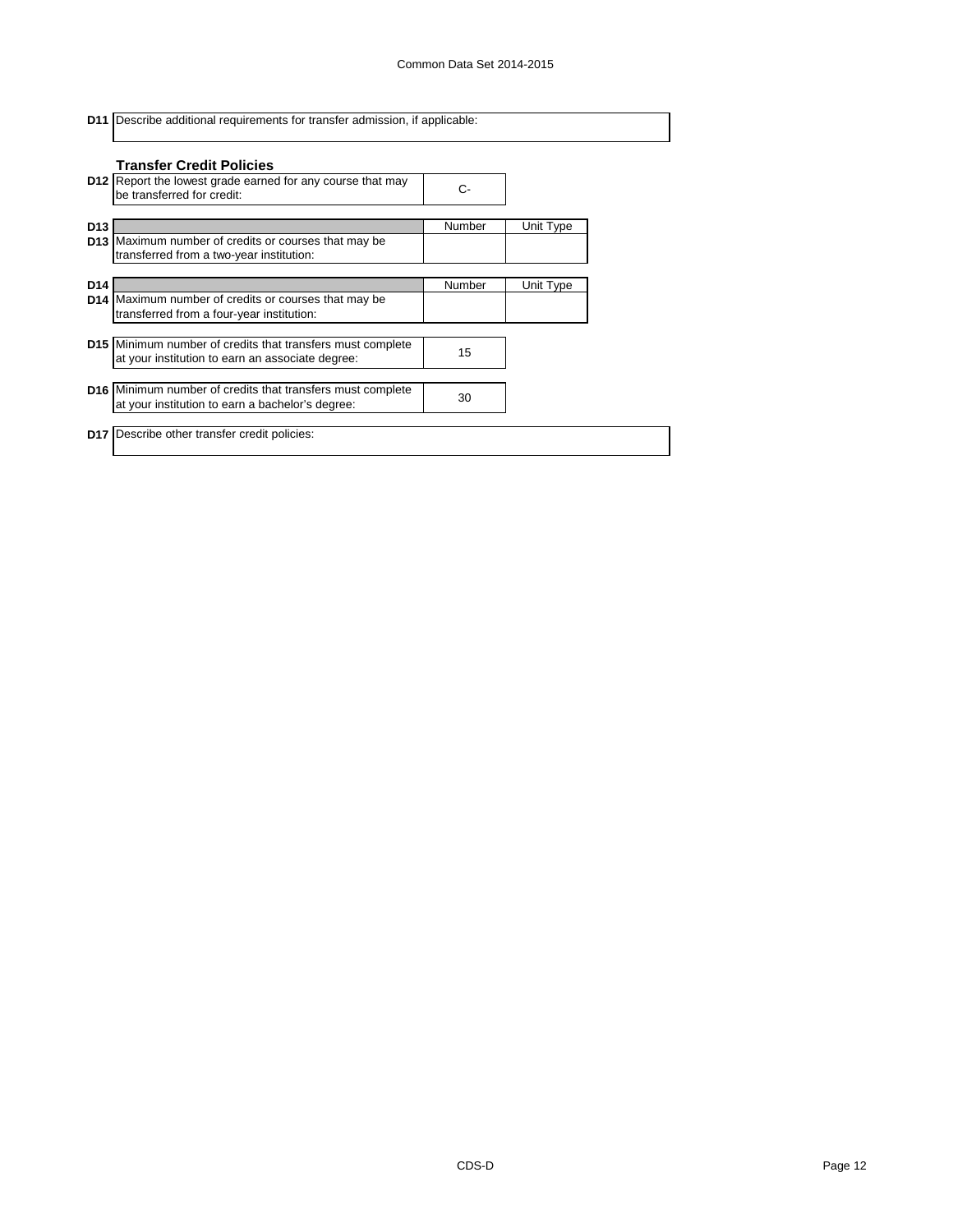# **E. ACADEMIC OFFERINGS AND POLICIES**

## **E1 Special study options:** Identify those programs available at your institution. Refer to the

|                | glossary for definitions.           |   |
|----------------|-------------------------------------|---|
| E <sub>1</sub> | Accelerated program                 |   |
| E <sub>1</sub> | Cooperative education program       |   |
| E <sub>1</sub> | Cross-registration                  | X |
| E <sub>1</sub> | Distance learning                   | X |
| E <sub>1</sub> | Double major                        | x |
| E <sub>1</sub> | Dual enrollment                     |   |
| E <sub>1</sub> | English as a Second Language (ESL)  |   |
| E <sub>1</sub> | Exchange student program (domestic) |   |
| E <sub>1</sub> | External degree program             |   |
| E <sub>1</sub> | Honors Program                      | X |
| E <sub>1</sub> | Independent study                   | х |
| E <sub>1</sub> | Internships                         | X |
| E <sub>1</sub> | Liberal arts/career combination     | X |
| E <sub>1</sub> | Student-designed major              | X |
| E <sub>1</sub> | Study abroad                        | X |
| E <sub>1</sub> | Teacher certification program       | X |
| E1             | Weekend college                     |   |
| E <sub>1</sub> | Other (specify):                    |   |
|                |                                     |   |

## **E2 This question has been removed from the Common Data Set.**

## **E3 Areas in which all or most students are required to complete some course**

|                | work prior to graduation:         |   |
|----------------|-----------------------------------|---|
| E <sub>3</sub> | Arts/fine arts                    |   |
| E <sub>3</sub> | Computer literacy                 |   |
| E <sub>3</sub> | English (including composition)   |   |
| E <sub>3</sub> | Foreign languages                 |   |
| E <sub>3</sub> | History                           | X |
| E <sub>3</sub> | <b>Humanities</b>                 |   |
| E <sub>3</sub> | <b>Mathematics</b>                | X |
| E <sub>3</sub> | Philosophy                        |   |
| E <sub>3</sub> | Sciences (biological or physical) | X |
| E <sub>3</sub> | Social science                    | X |
| E <sub>3</sub> | Other (describe):                 | X |
|                | Bible / ministry - min. 9 credits |   |

**Library Collections: The CDS Publishers will collect library data again when a new Academic Libraries Survey is in place.**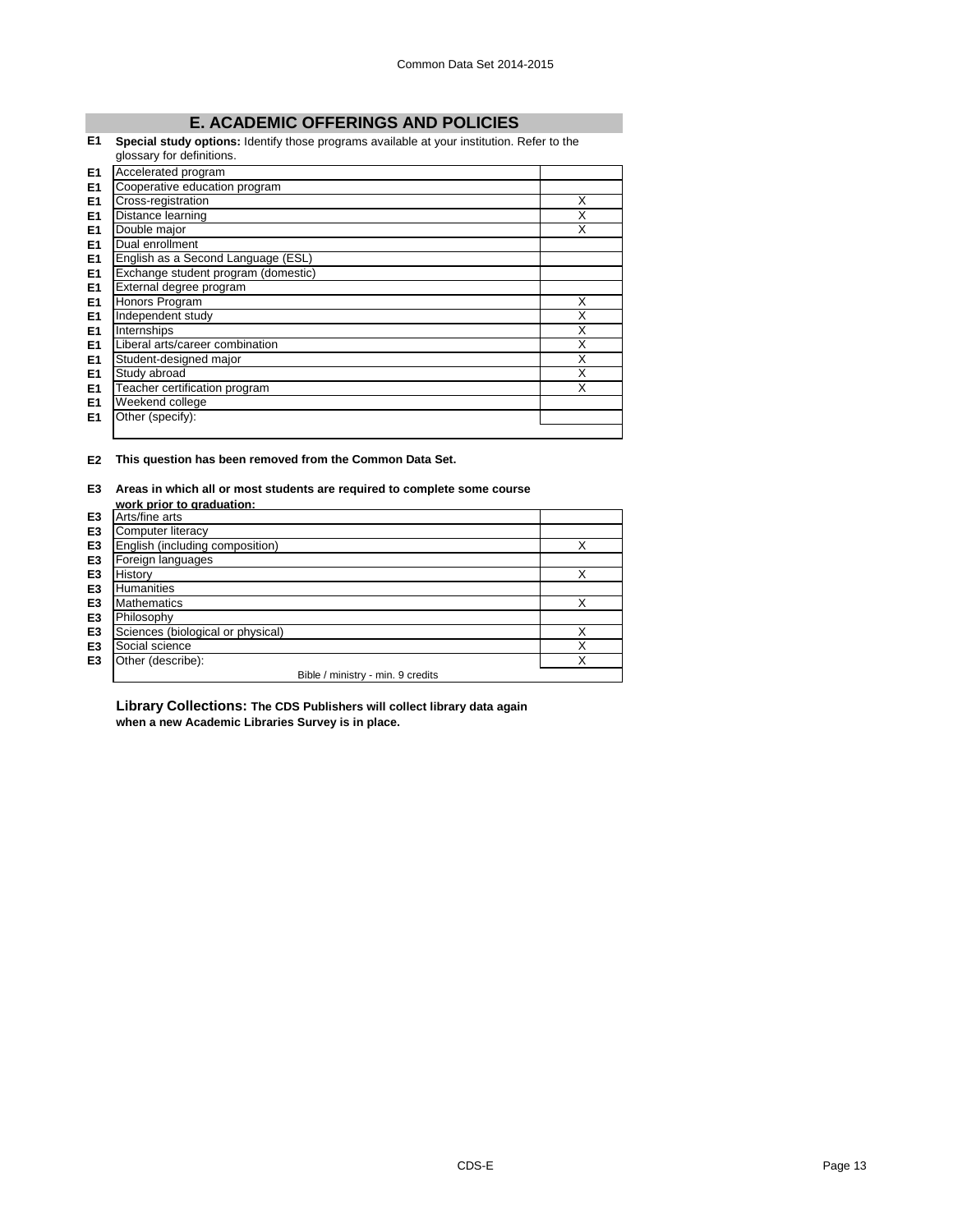# **F. STUDENT LIFE**

**F1** Percentages of first-time, first-year (freshman) degree-seeking students and degree-seeking undergraduates enrolled in Fall 2014 who fit the following categories:

| F <sub>1</sub>       |                                                                                                                        | First-time, first-year<br>(freshman)<br>students | Undergraduates        |           |
|----------------------|------------------------------------------------------------------------------------------------------------------------|--------------------------------------------------|-----------------------|-----------|
| F <sub>1</sub>       | Percent who are from out of state (exclude<br>linternational/nonresident aliens from the numerator<br>and denominator) | 36%                                              | 34%                   | (Trad UG) |
| F <sub>1</sub>       | Percent of men who join fraternities                                                                                   | ---                                              | ---                   |           |
| F <sub>1</sub><br>F1 | Percent of women who join sororities<br>Percent who live in college-owned, -operated, or -                             | ---<br>92% (Rockland)                            | ---<br>74% (Rockland) | (Trad UG) |
| F1                   | affiliated housing<br>Percent who live off campus or commute                                                           | 8% (Rockland)                                    | 26% (Rockland)        | (Trad UG) |
| F <sub>1</sub>       | Percent of students age 25 and older                                                                                   | 10%                                              | 29%                   | (Trad UG) |
| F <sub>1</sub>       | Average age of full-time students                                                                                      | 20                                               | 24                    | (Trad UG) |
| F1                   | Average age of all students (full- and part-time)                                                                      | 21                                               | 26                    | (Trad UG) |

## **F2 Activities offered** Identify those programs available at your institution.

| <b>Campus Ministries</b>     | Χ                       |
|------------------------------|-------------------------|
|                              | Χ                       |
| Concert band                 | Χ                       |
| Dance                        | X                       |
| Drama/theater                | X                       |
| <b>International Student</b> | X                       |
| Organization                 |                         |
| Jazz band                    |                         |
| Literary magazine            | X                       |
| Marching band                |                         |
| Model UN                     |                         |
| Music ensembles              | Χ                       |
| <b>Musical theater</b>       | X                       |
| Opera                        | X                       |
| Pep band                     |                         |
| Radio station                | Χ                       |
| Student government           | $\overline{\mathsf{x}}$ |
| Student newspaper            | X                       |
| Student-run film society     |                         |
| Symphony orchestra           |                         |
| <b>Television station</b>    |                         |
| Yearbook                     |                         |
|                              | Choral groups           |

## **F3 ROTC** (program offered in cooperation with Reserve Officers' Training Corps)

| F <sub>3</sub> |                                      | On Campus | At Cooperating<br>Institution | Name of Cooperating<br>Institution |
|----------------|--------------------------------------|-----------|-------------------------------|------------------------------------|
|                | <b>F3</b> Army ROTC is offered:      | N/A       | N/A                           |                                    |
|                | <b>F3</b> Naval ROTC is offered:     | N/A       | N/A                           |                                    |
|                | <b>F3</b> Air Force ROTC is offered: | N/A       | N/A                           |                                    |

**F4 Housing:** Check all types of college-owned, -operated, or -affiliated housing available for undergraduates at your institution.

| F4 | Coed dorms                        |   |
|----|-----------------------------------|---|
| F4 | Men's dorms                       | X |
| F4 | Women's dorms                     | X |
| F4 | Apartments for married students   | X |
| F4 | Apartments for single students    | X |
| F4 | Special housing for disabled      |   |
|    | students                          |   |
| F4 | Special housing for international |   |
|    | students                          |   |
| F4 | Fraternity/sorority housing       |   |
| F4 | Cooperative housing               |   |
| F4 | Theme housing                     |   |
| F4 | Wellness housing                  |   |
| F4 | Other housing options (specify):  |   |
|    |                                   |   |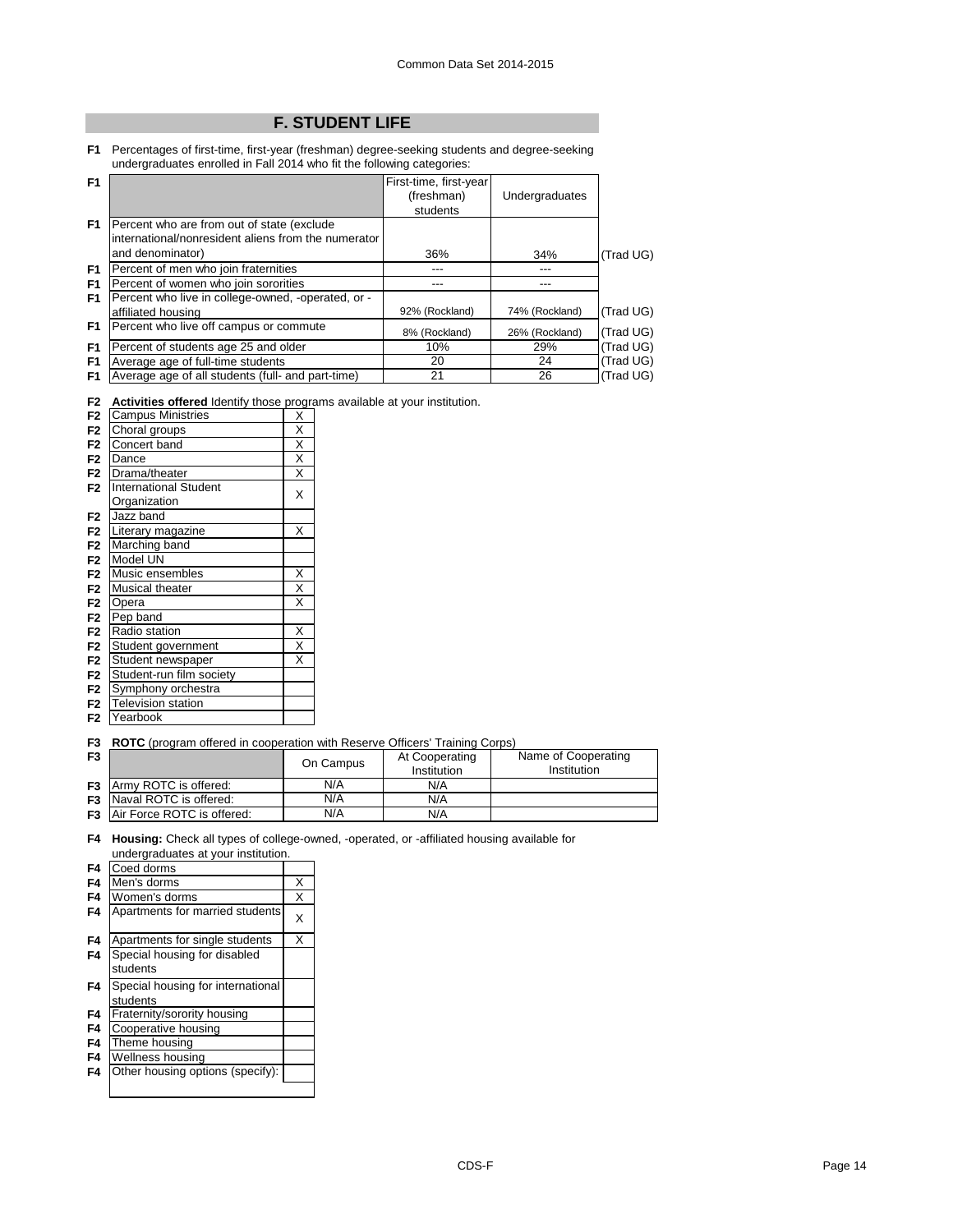## **G. ANNUAL EXPENSES**

**G0** Please provide the URL of your institution's net price calculator: **www.nyack.edu/sfs**

#### **Provide 2015-2016 academic year costs of attendance for the following categories that are applicable to your institution.**

Check here if your institution's 2015-2016 academic year costs of attendance are not available at this time and provide an approximate date (i.e., month/day) when your institution's final 2015-2016 academic year costs of attendance will be available:

**G1 Undergraduate full-time tuition, required fees, room and board List the typical tuition, required fees, and room and board for a full-time undergraduate student for the FULL 2015-2016 academic year (30 semester or 45 quarter hours for institutions that derive annual tuition by multiplying credit hour cost by number of credits). A full academic year refers to the period of time generally extending from September to June; usually equated to two semesters, two trimesters, three quarters, or the period covered by a four-one-four plan. Room and board is defined as double occupancy and 19 meals per week or the maximum meal plan. Required fees include only charges that all full-time students must pay that are not included in tuition (e.g., registration, health, or activity fees.) Do not include optional fees (e.g., parking, laboratory use).**

| G1             |                                                            | First-Year | Undergraduates |         |
|----------------|------------------------------------------------------------|------------|----------------|---------|
| G1             | <b>PRIVATE INSTITUTIONS</b>                                |            |                |         |
|                | Tuition:                                                   | \$24,000   | \$24,000       |         |
| G1             | PUBLIC INSTITUTIONS                                        |            |                |         |
|                | Tuition:                                                   |            |                |         |
|                | In-district                                                |            |                |         |
| G1             | <b>PUBLIC INSTITUTIONS</b>                                 |            |                |         |
|                | In-state (out-of-district):                                |            |                |         |
| G1             | <b>PUBLIC INSTITUTIONS</b>                                 |            |                |         |
|                | Out-of-state:                                              |            |                |         |
| G1             | NONRESIDENT ALIENS                                         |            |                |         |
|                | Tuition:                                                   |            |                |         |
|                |                                                            |            |                |         |
| G1             | <b>REQUIRED FEES:</b>                                      | \$300      | \$300          |         |
|                |                                                            |            |                |         |
| G1             | ROOM AND BOARD:                                            |            |                |         |
|                | (on-campus)                                                | \$8,950    | \$8,950        |         |
| G1             | <b>ROOM ONLY:</b>                                          |            |                |         |
|                | (on-campus)                                                |            |                |         |
| G1             | <b>BOARD ONLY:</b>                                         |            |                |         |
|                | (on-campus meal plan)                                      |            |                |         |
|                |                                                            |            |                |         |
| G1             | Comprehensive tuition and room and board fee (if your      |            |                |         |
|                | college cannot provide separate tuition and room and       |            |                |         |
|                | board fees):                                               |            |                |         |
|                |                                                            |            |                |         |
| G1             | Other:                                                     |            |                |         |
|                |                                                            |            |                |         |
|                |                                                            |            |                |         |
| G <sub>2</sub> |                                                            |            | Minimum        | Maximum |
|                | G2 Number of credits per term a student can take for the   |            | 12             | 18      |
|                | stated full-time tuition                                   |            |                |         |
|                |                                                            |            |                |         |
| G3             |                                                            |            | Yes            | No      |
| G3             | Do tuition and fees vary by year of study (e.g.,           |            |                | X       |
|                | sophomore, junior, senior)?                                |            |                |         |
|                |                                                            |            |                |         |
| G4             |                                                            |            | Yes            | No      |
| G4             | Do tuition and fees vary by undergraduate instructional    |            |                |         |
|                | program?                                                   |            |                | X       |
| G4             |                                                            |            |                |         |
|                |                                                            |            | $\%$           |         |
|                |                                                            |            |                |         |
|                | G4 If yes, what percentage of full-time undergraduates pay |            |                |         |
|                | more than the tuition and fees reported in G1?             |            |                |         |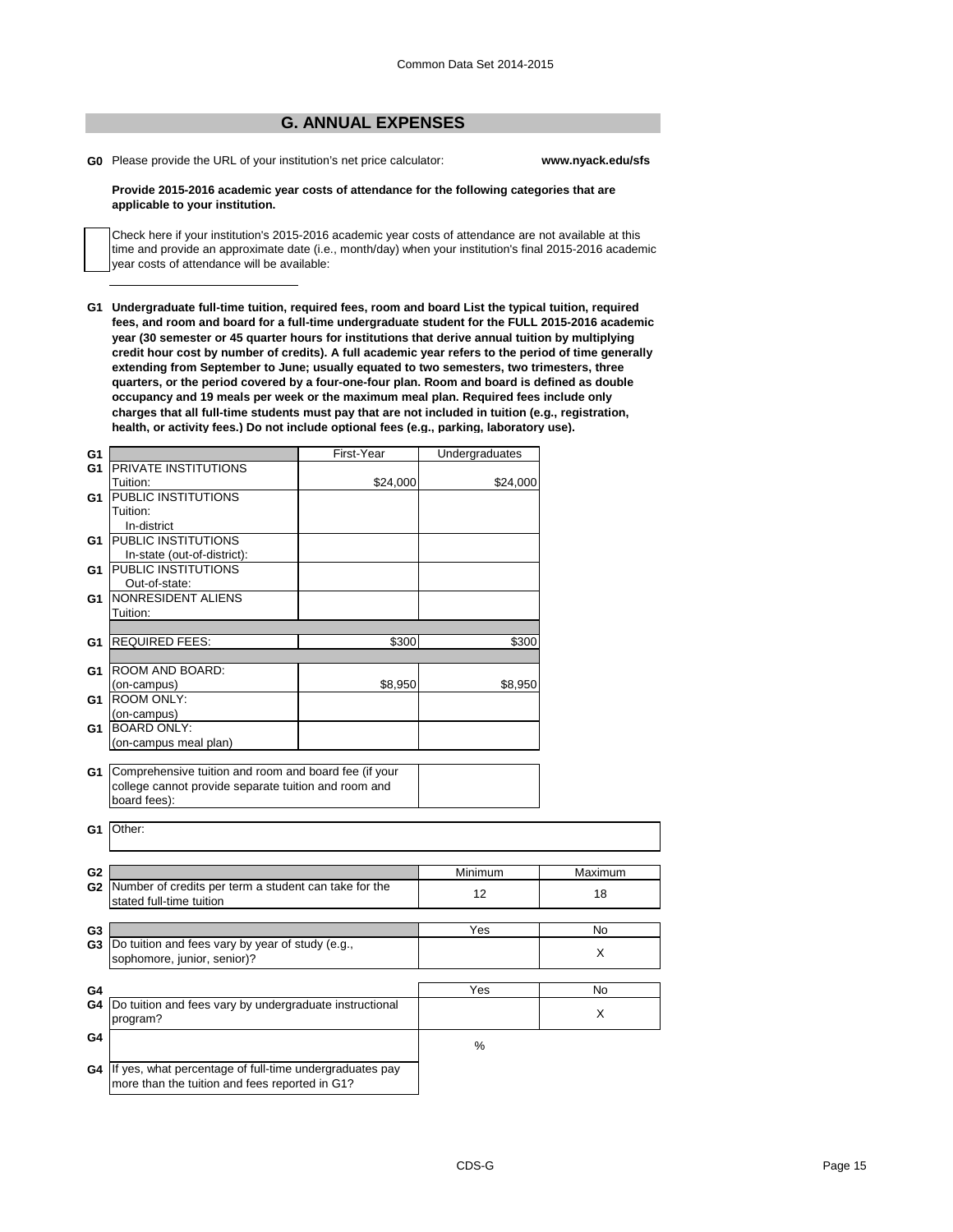**G5** Provide the estimated expenses for a typical full-time undergraduate student:

| G <sub>5</sub> |                                                                                                                                  | <b>Residents</b> | Commuters<br>(living at home) | Commuters<br>(not living at home) |
|----------------|----------------------------------------------------------------------------------------------------------------------------------|------------------|-------------------------------|-----------------------------------|
| G5             | Books and supplies                                                                                                               | \$1,000          | \$1,000                       | \$1,000                           |
| G5             | Room only                                                                                                                        |                  |                               |                                   |
| G5             | Board only                                                                                                                       |                  |                               |                                   |
| G5             | Room and board total (if your<br>college cannot provide separate<br>room and board figures for<br>commuters not living at home): |                  |                               | \$9,300                           |
| G5             | ransportation                                                                                                                    | \$1,430          | \$2,890                       | \$2,890                           |
| G5             | Other expenses                                                                                                                   | \$3,100          | \$3,100                       | \$3,100                           |

٦

**G6** Undergraduate per-credit-hour charges (tuition only)

|                | <b>G6 IPRIVATE INSTITUTIONS:</b> |            |
|----------------|----------------------------------|------------|
|                |                                  | \$1,000.00 |
| G <sub>6</sub> | <b>PUBLIC INSTITUTIONS</b>       |            |
|                | In-district:                     |            |
| G6             | <b>IPUBLIC INSTITUTIONS</b>      |            |
|                | In-state (out-of-district):      |            |
| G6             | <b>PUBLIC INSTITUTIONS</b>       |            |
|                | Out-of-state:                    |            |
| G6             | <b>INONRESIDENT ALIENS:</b>      |            |
|                |                                  |            |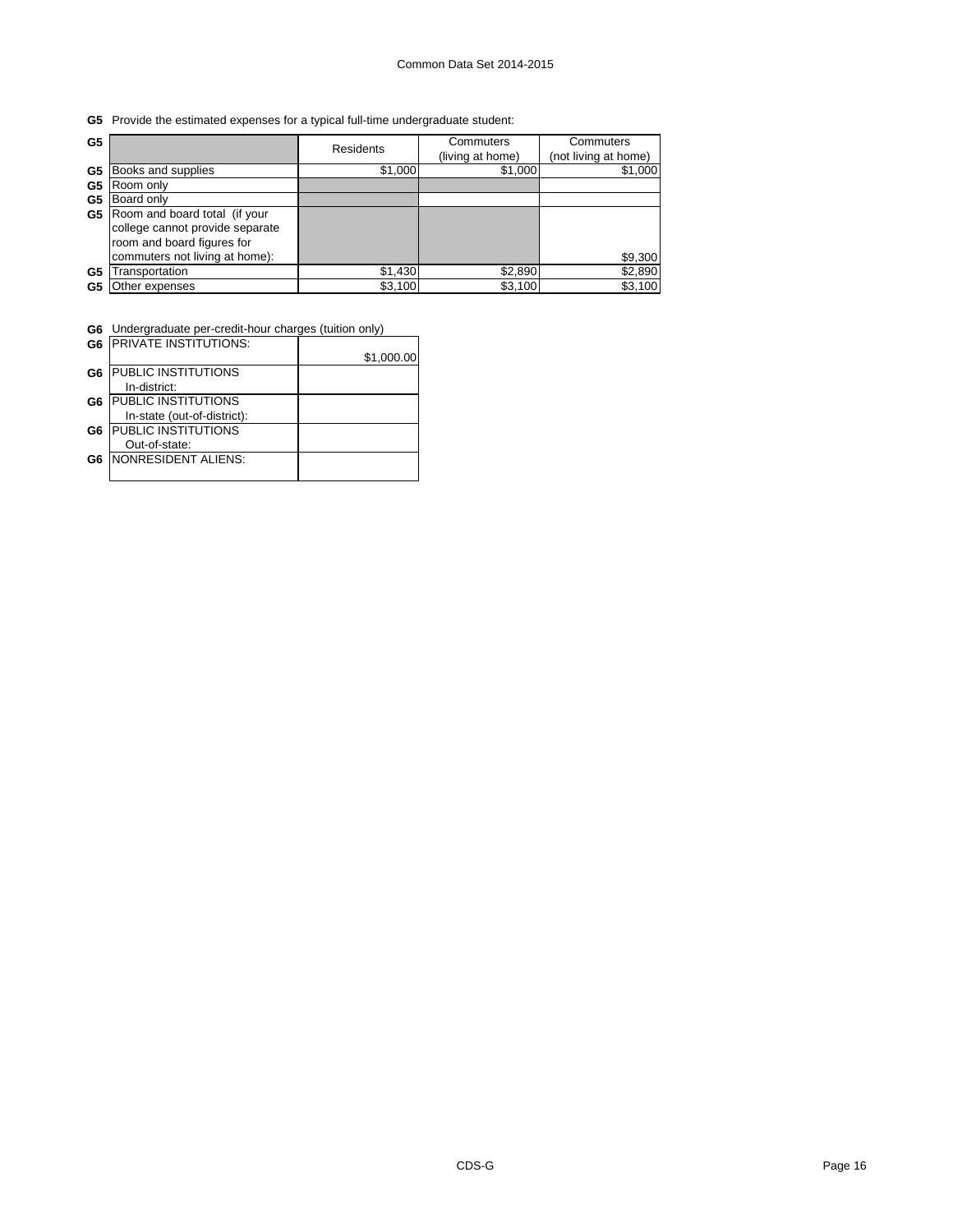## **H. FINANCIAL AID**

## **Aid Awarded to Enrolled Undergraduates**

Enter total dollar amounts awarded to enrolled full-time and less than full-time degree-seeking undergraduates (using the same cohort reported in CDS Question B1, "total degree-seeking" undergraduates) in the following categories. (Note: If the data being reported are final figures for the 2013- 2014 academic year (see the next item below), use the 2013-2014 academic year's CDS Question B1 cohort.) Include aid awarded to international students (i.e., those not qualifying for federal aid). Aid that is non-need-based but that was used to meet need should be reported in the need-based aid columns. (For a suggested order of precedence in assigning categories of aid to cover need, see the entry for "nonneed-based scholarship or grant aid" on the last page of the definitions section.)

| H <sub>1</sub> |                                                                                                                                      | 2014-2015<br>estimated | 2013-2014<br>final |
|----------------|--------------------------------------------------------------------------------------------------------------------------------------|------------------------|--------------------|
| H1             | Indicate the academic year for which data are reported for items H1,<br>H <sub>2</sub> . H <sub>2</sub> A, and H <sub>6</sub> below: |                        |                    |

**H3** Which needs-analysis methodology does your institution use in awarding institutional aid?

| H <sub>3</sub> | Federal methodology (FM) |                   |  |
|----------------|--------------------------|-------------------|--|
| .              |                          | $\cdots$ $\cdots$ |  |

**H3**  $FMA$  and  $IM$ Institutional methodology (IM)

| H3 | <b>IBoth FM and IM</b> |  |  |
|----|------------------------|--|--|
|    |                        |  |  |

| \$4,578,384                 |                                                                    |
|-----------------------------|--------------------------------------------------------------------|
|                             |                                                                    |
|                             | \$0                                                                |
|                             | \$0                                                                |
| \$10,442,024<br>\$1,842,710 |                                                                    |
| \$39,235                    |                                                                    |
| \$17,722,060<br>\$1,881,945 |                                                                    |
|                             |                                                                    |
| \$10,349,950<br>\$1,546,544 |                                                                    |
| \$185,429                   |                                                                    |
|                             |                                                                    |
| \$944,843                   |                                                                    |
| \$1,546,544                 |                                                                    |
|                             |                                                                    |
| \$1,825,810<br>\$521,467    |                                                                    |
|                             |                                                                    |
| \$1,562,984<br>\$567,400    |                                                                    |
|                             | \$2,205,020<br>\$496,632<br>\$11,480,222<br>\$308,489<br>\$213,056 |

**H2 Number of Enrolled Students Awarded Aid:** List the number of degree-seeking full-time and less-thanfull-time undergraduates who applied for and were awarded financial aid from any source. **Aid that is nonneed-based but that was used to meet need should be counted as need-based aid.** Numbers should reflect the cohort awarded the dollars reported in H1. Note: In the chart below, students may be counted in more than one row, and full-time freshmen should also be counted as full-time undergraduates.

| H <sub>2</sub> |                                                                                                        | <b>First-time</b> | <b>Full-time</b> | Less Than        |
|----------------|--------------------------------------------------------------------------------------------------------|-------------------|------------------|------------------|
|                |                                                                                                        | <b>Full-time</b>  | Undergraduate    | <b>Full-time</b> |
|                |                                                                                                        | Freshmen          | (Incl. Fresh.)   | Undergraduate    |
| H <sub>2</sub> | Number of degree-seeking undergraduate students<br>a<br>(CDS Item B1 if reporting on Fall 2014 cohort) | 249               | 1513             | 305              |
| H <sub>2</sub> | Number of students in line a who applied for need-<br>l b'<br>based financial aid                      | 235               | 1399             | 212              |
| H <sub>2</sub> | Number of students in line <b>b</b> who were determined to<br>$\vert$ C<br>have financial need         | 220               | 1325             | 184              |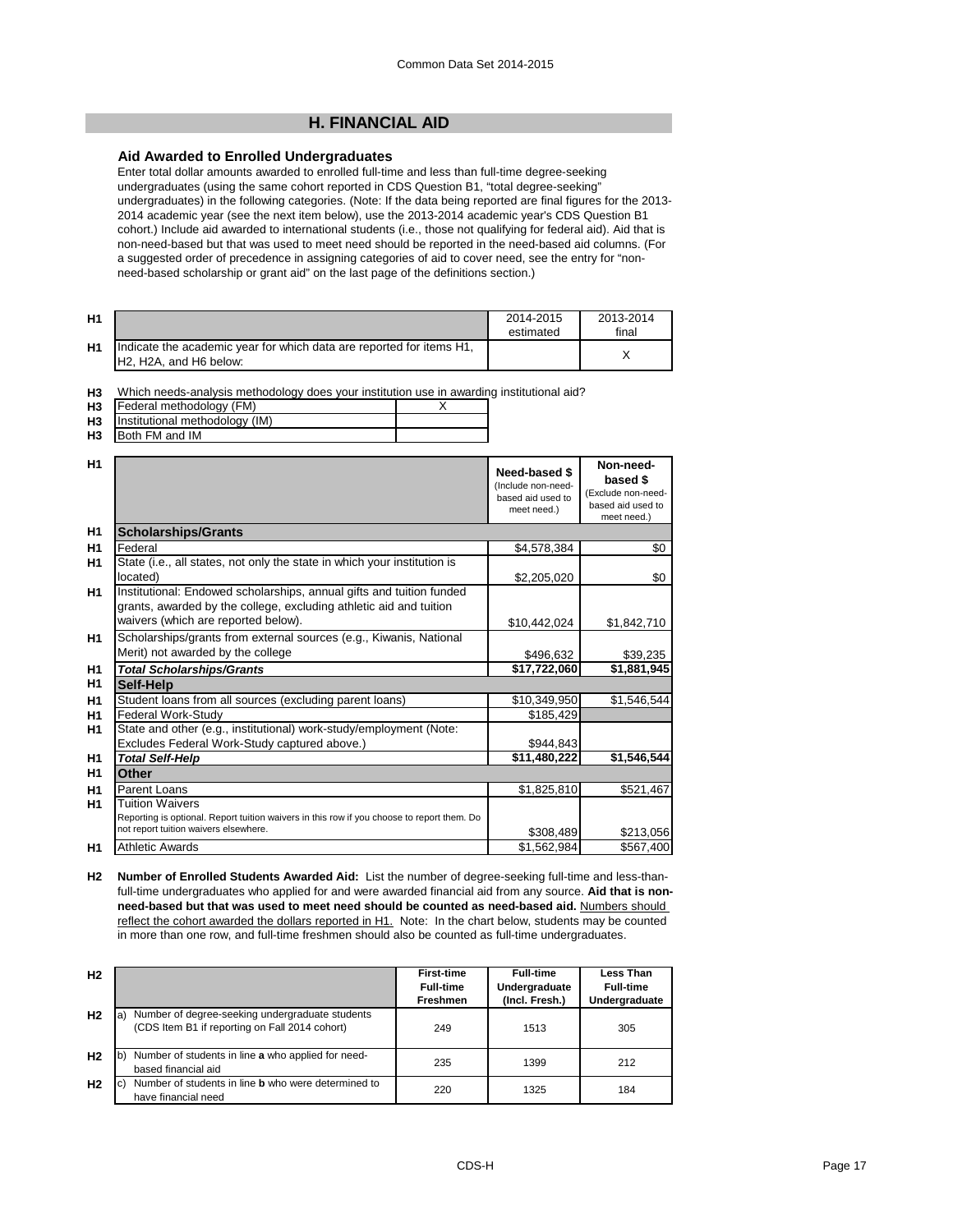| H <sub>2</sub> |    | d) Number of students in line c who were awarded any<br>financial aid                                                                                                                                                                                                                        | 220          | 1325         | 184         |
|----------------|----|----------------------------------------------------------------------------------------------------------------------------------------------------------------------------------------------------------------------------------------------------------------------------------------------|--------------|--------------|-------------|
| H <sub>2</sub> |    | e) Number of students in line <b>d</b> who were awarded any<br>need-based scholarship or grant aid                                                                                                                                                                                           | 220          | 1242         | 152         |
| H <sub>2</sub> |    | Number of students in line <b>d</b> who were awarded any<br>need-based self-help aid                                                                                                                                                                                                         | 196          | 1104         | 141         |
| H <sub>2</sub> | q) | Number of students in line <b>d</b> who were awarded any<br>non-need-based scholarship or grant aid                                                                                                                                                                                          | 205          | 1180         | 123         |
| H <sub>2</sub> | h) | Number of students in line d whose need was fully met<br>(exclude PLUS loans, unsubsidized loans, and private<br>alternative loans)                                                                                                                                                          | 10           | 122          | 8           |
| H <sub>2</sub> |    | On average, the percentage of need that was met of<br>students who were awarded any need-based aid.<br>Exclude any aid that was awarded in excess of need as<br>well as any resources that were awarded to replace<br>EFC (PLUS loans, unsubsidized loans, and private<br>alternative loans) | 64.2%        | 61.9%        | 27.3%       |
| H <sub>2</sub> |    | The average financial aid package of those in line d.<br>Exclude any resources that were awarded to replace<br>EFC (PLUS loans, unsubsidized loans, and private<br>alternative loans)                                                                                                        | \$<br>20,158 | \$<br>19,219 | \$<br>7,699 |
| H <sub>2</sub> | k) | Average need-based scholarship and grant award of<br>those in line e                                                                                                                                                                                                                         | \$10,891     | \$9,220      | \$2,242     |
| H <sub>2</sub> |    | Average need-based self-help award (excluding PLUS<br>loans, unsubsidized loans, and private alternative loans)<br>of those in line f                                                                                                                                                        | \$4,352      | \$5,186      | \$3,705     |
| H <sub>2</sub> |    | m) Average need-based loan (excluding PLUS loans,<br>unsubsidized loans, and private alternative loans) of<br>those in line f who were awarded a need-based loan                                                                                                                             | \$<br>3,307  | \$<br>3,984  | 2,969<br>\$ |

**H2A Number of Enrolled Students Awarded Non-need-based Scholarships and Grants**: List the number of degree-seeking full-time and less-than-full-time undergraduates who had no financial need and who were awarded institutional non-need-based scholarship or grant aid. Numbers should reflect the cohort awarded the dollars reported in H1. Note: In the chart below, students may be counted in more than one row, and full-time freshmen should also be counted as full-time undergraduates.

| H2A               |                                                                                                                                                                                                                  | <b>First-time</b> | <b>Full-time</b> | Less Than        |
|-------------------|------------------------------------------------------------------------------------------------------------------------------------------------------------------------------------------------------------------|-------------------|------------------|------------------|
|                   |                                                                                                                                                                                                                  | <b>Full-time</b>  | Undergrad        | <b>Full-time</b> |
|                   |                                                                                                                                                                                                                  | Freshmen          | (Incl. Fresh.)   | Undergrad        |
| $H2A \ln$         | Number of students in line a who had no financial need<br>and who were awarded institutional non-need-based<br>scholarship or grant aid (exclude those who were<br>awarded athletic awards and tuition benefits) | 15                | 63               | 10               |
| $H2A$ (0)         | Average dollar amount of institutional non-need-based<br>scholarship and grant aid awarded to students in line n                                                                                                 | \$<br>4,930       | \$9,779          | 1,936<br>S       |
| $H2A$ $ p\rangle$ | Number of students in line a who were awarded an<br>institutional non-need-based athletic scholarship or<br>grant                                                                                                | 27                | 128              | O                |
| H2A  q            | Average dollar amount of institutional non-need-based<br>athletic scholarships and grants awarded to students in<br>line <b>p</b>                                                                                | 15,529<br>S.      | 14,141<br>S.     | \$0              |

**H3** Incorporated into H1 above.

**Note:** These are the graduates and loan types to include and exclude in order to fill out CDS H4, H4a, H5, and H5a.

Include: \* 2014 undergraduate class who

graduated between July 1, 2013 and June 30,

2014 who started at your institution as first- time

students and received a bachelor's degree

between July 1, 2013 and June 30, 2014.

\* only loans made to students who borrowed

while enrolled at your institution.

\* co-signed loans.

Exclude: \* those who transferred in.

\* money borrowed at other institutions.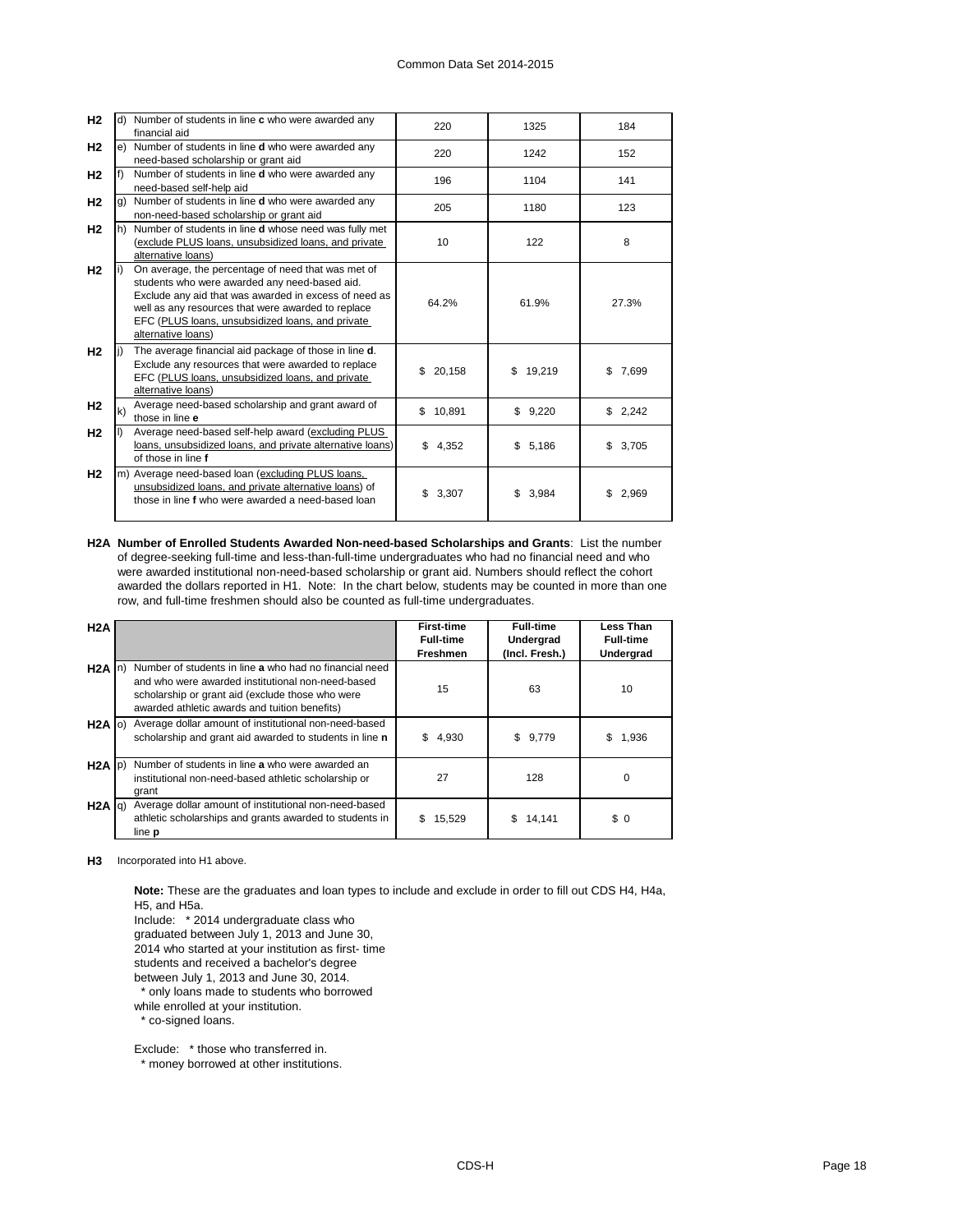| Loans.<br>89%<br>H4a<br>Provide the percentage of the class (defined above) who borrowed at any time through<br>federal loan programs--Federal Perkins, Federal Stafford Subsidized and Unsubsidized.<br>Include both Federal Direct Student Loans and Federal Family Education Loans. NOTE:<br>exclude all institutional, state, private alternative loans and parent loans.<br>88%<br>Report the average per-undergraduate-borrower cumulative principal borrowed of those<br><b>H5</b><br>in line H4.<br>\$31,769<br><b>H5a</b> Report the average per-undergraduate-borrower cumulative principal borrowed, of those<br>in H4a, through federal loan programs--Federal Perkins, Federal Stafford Subsidized<br>and Unsubsidized. Include both Federal Direct Student Loans and Federal Family<br>Education Loans. These are listed in line H4a. NOTE: exclude all institutional, state,<br>private alternative loans and exclude parent loans.<br>\$29.588 | <b>H4</b> | Provide the percentage of the class (defined above) who borrowed at any time through<br>any loan programs (institutional, state, Federal Perkins, Federal Stafford Subsidized<br>and Unsubsidized, private loans that were certified by your institution, etc.; exclude<br>parent loans). Include both Federal Direct Student Loans and Federal Family Education |  |
|----------------------------------------------------------------------------------------------------------------------------------------------------------------------------------------------------------------------------------------------------------------------------------------------------------------------------------------------------------------------------------------------------------------------------------------------------------------------------------------------------------------------------------------------------------------------------------------------------------------------------------------------------------------------------------------------------------------------------------------------------------------------------------------------------------------------------------------------------------------------------------------------------------------------------------------------------------------|-----------|------------------------------------------------------------------------------------------------------------------------------------------------------------------------------------------------------------------------------------------------------------------------------------------------------------------------------------------------------------------|--|
|                                                                                                                                                                                                                                                                                                                                                                                                                                                                                                                                                                                                                                                                                                                                                                                                                                                                                                                                                                |           |                                                                                                                                                                                                                                                                                                                                                                  |  |
|                                                                                                                                                                                                                                                                                                                                                                                                                                                                                                                                                                                                                                                                                                                                                                                                                                                                                                                                                                |           |                                                                                                                                                                                                                                                                                                                                                                  |  |
|                                                                                                                                                                                                                                                                                                                                                                                                                                                                                                                                                                                                                                                                                                                                                                                                                                                                                                                                                                |           |                                                                                                                                                                                                                                                                                                                                                                  |  |
|                                                                                                                                                                                                                                                                                                                                                                                                                                                                                                                                                                                                                                                                                                                                                                                                                                                                                                                                                                |           |                                                                                                                                                                                                                                                                                                                                                                  |  |
|                                                                                                                                                                                                                                                                                                                                                                                                                                                                                                                                                                                                                                                                                                                                                                                                                                                                                                                                                                |           |                                                                                                                                                                                                                                                                                                                                                                  |  |
|                                                                                                                                                                                                                                                                                                                                                                                                                                                                                                                                                                                                                                                                                                                                                                                                                                                                                                                                                                |           |                                                                                                                                                                                                                                                                                                                                                                  |  |
|                                                                                                                                                                                                                                                                                                                                                                                                                                                                                                                                                                                                                                                                                                                                                                                                                                                                                                                                                                |           |                                                                                                                                                                                                                                                                                                                                                                  |  |
|                                                                                                                                                                                                                                                                                                                                                                                                                                                                                                                                                                                                                                                                                                                                                                                                                                                                                                                                                                |           |                                                                                                                                                                                                                                                                                                                                                                  |  |
|                                                                                                                                                                                                                                                                                                                                                                                                                                                                                                                                                                                                                                                                                                                                                                                                                                                                                                                                                                |           |                                                                                                                                                                                                                                                                                                                                                                  |  |
|                                                                                                                                                                                                                                                                                                                                                                                                                                                                                                                                                                                                                                                                                                                                                                                                                                                                                                                                                                |           |                                                                                                                                                                                                                                                                                                                                                                  |  |

**Aid to Undergraduate Degree-seeking Nonresident Aliens** (Note: Report numbers and dollar amounts for the same academic year checked in item H1.)

**H6** Indicate your institution's policy regarding institutional scholarship and grant aid for undergraduate degreeseeking nonresident aliens:

| H <sub>6</sub> | Institutional need-based scholarship or grant aid is available                                                                                                                                                                  | X |           |
|----------------|---------------------------------------------------------------------------------------------------------------------------------------------------------------------------------------------------------------------------------|---|-----------|
| H <sub>6</sub> | Institutional non-need-based scholarship or grant aid is available                                                                                                                                                              |   |           |
| H <sub>6</sub> | Institutional scholarship or grant aid is not available                                                                                                                                                                         |   |           |
| H6             | If institutional financial aid is available for undergraduate degree-seeking nonresident<br>aliens, provide the number of undergraduate degree-seeking nonresident aliens who<br>were awarded need-based or non-need-based aid: |   | 89        |
|                |                                                                                                                                                                                                                                 |   |           |
| H <sub>6</sub> | Average dollar amount of institutional financial aid awarded to undergraduate degree-<br>seeking nonresident aliens:                                                                                                            |   | \$3,095   |
| H <sub>6</sub> | Total dollar amount of institutional financial aid awarded to undergraduate degree-                                                                                                                                             |   |           |
|                | seeking nonresident aliens:                                                                                                                                                                                                     |   | \$275,475 |
|                |                                                                                                                                                                                                                                 |   |           |

**H7** Check off all financial aid forms nonresident alien first-year financial aid applicants must submit:

| <b>H7</b> | Institution's own financial aid form                                       |  |
|-----------|----------------------------------------------------------------------------|--|
| <b>H7</b> | <b>ICSS/Financial Aid PROFILE</b>                                          |  |
| <b>H7</b> | International Student's Financial Aid Application                          |  |
| <b>H7</b> | International Student's Certification of Finances                          |  |
| <b>H7</b> | Other (specify):                                                           |  |
|           | Admission application gathers institutional financial aid eligibility info |  |

## **Process for First-Year/Freshman Students**

**H8** Check off all financial aid forms domestic first-year (freshman) financial aid applicants must submit:

| H8             | <b>FAFSA</b>                         |  |
|----------------|--------------------------------------|--|
| H <sub>8</sub> | Institution's own financial aid form |  |
| H <sub>8</sub> | <b>CSS/Financial Aid PROFILE</b>     |  |
| H <sub>8</sub> | State aid form                       |  |
| H <sub>8</sub> | Noncustodial PROFILE                 |  |
| H <sub>8</sub> | Business/Farm Supplement             |  |
| H <sub>8</sub> | Other (specify):                     |  |
|                | Same as above                        |  |

| H <sub>9</sub> | Indicate filing dates for first-year (freshman) students:          |  |
|----------------|--------------------------------------------------------------------|--|
| H <sub>9</sub> | Priority date for filing required financial aid forms:             |  |
| H <sub>9</sub> | Deadline for filing required financial aid forms:                  |  |
| H <sub>9</sub> | No deadline for filing required forms (applications processed on a |  |
|                | rolling basis):                                                    |  |

**H10** Indicate notification dates for first-year (freshman) students (answer a or b):

|                 | H <sub>10</sub> a) Students notified on or about (date): |     |    |
|-----------------|----------------------------------------------------------|-----|----|
| H <sub>10</sub> |                                                          | Yes | No |
|                 | H <sub>10</sub> b) Students notified on a rolling basis: |     |    |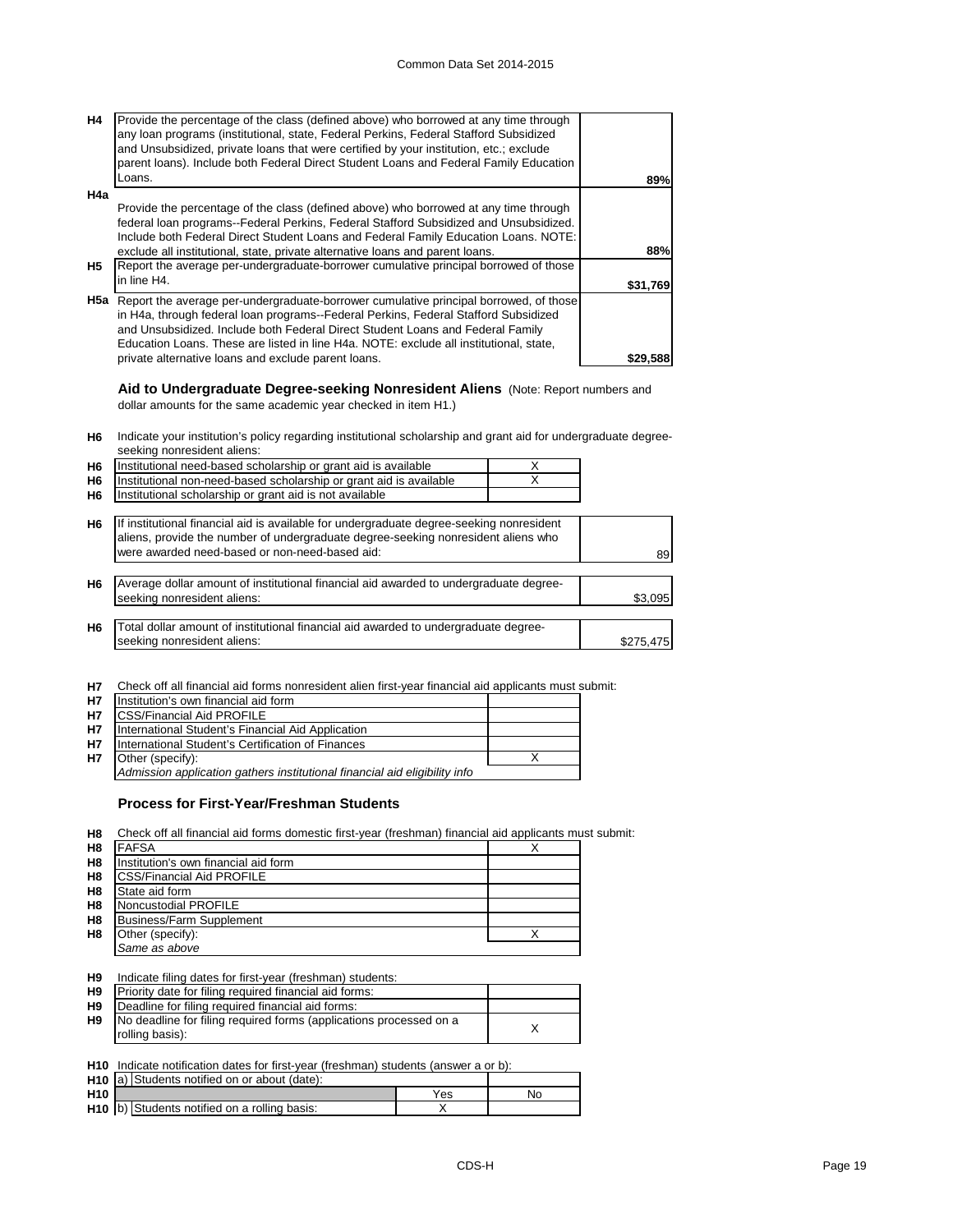| H <sub>10</sub> | If yes, starting date: |  |
|-----------------|------------------------|--|
|                 |                        |  |

- **H11** Indicate reply dates:
- **H11** Students must reply by (date): **H11** or within \_\_\_\_\_\_\_ weeks of notification. \_\_\_\_\_\_\_\_\_\_\_\_\_\_\_\_\_\_\_\_\_\_\_\_\_\_\_\_\_\_\_\_\_\_

## **Types of Aid Available**

Please check off all types of aid available to undergraduates at your institution:

- **H12** Loans
- **H12** FEDERAL DIRECT STUDENT LOAN PROGRAM (DIRECT LOAN)
- **H12** X Direct Subsidized Stafford Loans **H12** Direct Unsubsidized Stafford Loans **Network 12 (2014)** X **H12** X Direct PLUS Loans

| <b>H12</b> Federal Perkins Loans                                  |  |
|-------------------------------------------------------------------|--|
| <b>H12</b>   Federal Nursing Loans                                |  |
| <b>H12</b> State Loans                                            |  |
| H <sub>12</sub> College/university loans from institutional funds |  |
| H <sub>12</sub> Other (specify):                                  |  |
|                                                                   |  |

#### **H13** Scholarships and Grants

|     | H13 NEED-BASED:                                                          |  |
|-----|--------------------------------------------------------------------------|--|
|     | <b>H13</b> Federal Pell                                                  |  |
| H13 | <b>ISEOG</b>                                                             |  |
|     | H <sub>13</sub> State scholarships/grants                                |  |
|     | <b>H13</b> Private scholarships                                          |  |
|     | H13 College/university scholarship or grant aid from institutional funds |  |
|     | <b>H13</b> United Negro College Fund                                     |  |
|     | H13   Federal Nursing Scholarship                                        |  |
|     | H13 Other (specify):                                                     |  |
|     |                                                                          |  |

## **H14** Check off criteria used in awarding institutional aid. Check all that apply.

| H <sub>14</sub> |                          | Non-Need Based | Need-Based |
|-----------------|--------------------------|----------------|------------|
| H <sub>14</sub> | Academics                | X              |            |
| H <sub>14</sub> | Alumni affiliation       | Χ              |            |
| H <sub>14</sub> | Art                      |                |            |
| H <sub>14</sub> | <b>Athletics</b>         | Χ              |            |
| H <sub>14</sub> | Job skills               |                |            |
| H <sub>14</sub> | <b>ROTC</b>              |                |            |
| H <sub>14</sub> | Leadership               | Χ              |            |
| H <sub>14</sub> | Minority status          |                |            |
| H <sub>14</sub> | Music/drama              | X              |            |
| H <sub>14</sub> | Religious affiliation    | Χ              |            |
| H <sub>14</sub> | State/district residency | Χ              |            |

**H15**

If your institution has recently implemented any major financial aid policy, program, or initiative to make your institution more affordable to incoming students such as replacing loans with grants, or waiving costs for families below a certain income level please provide details below: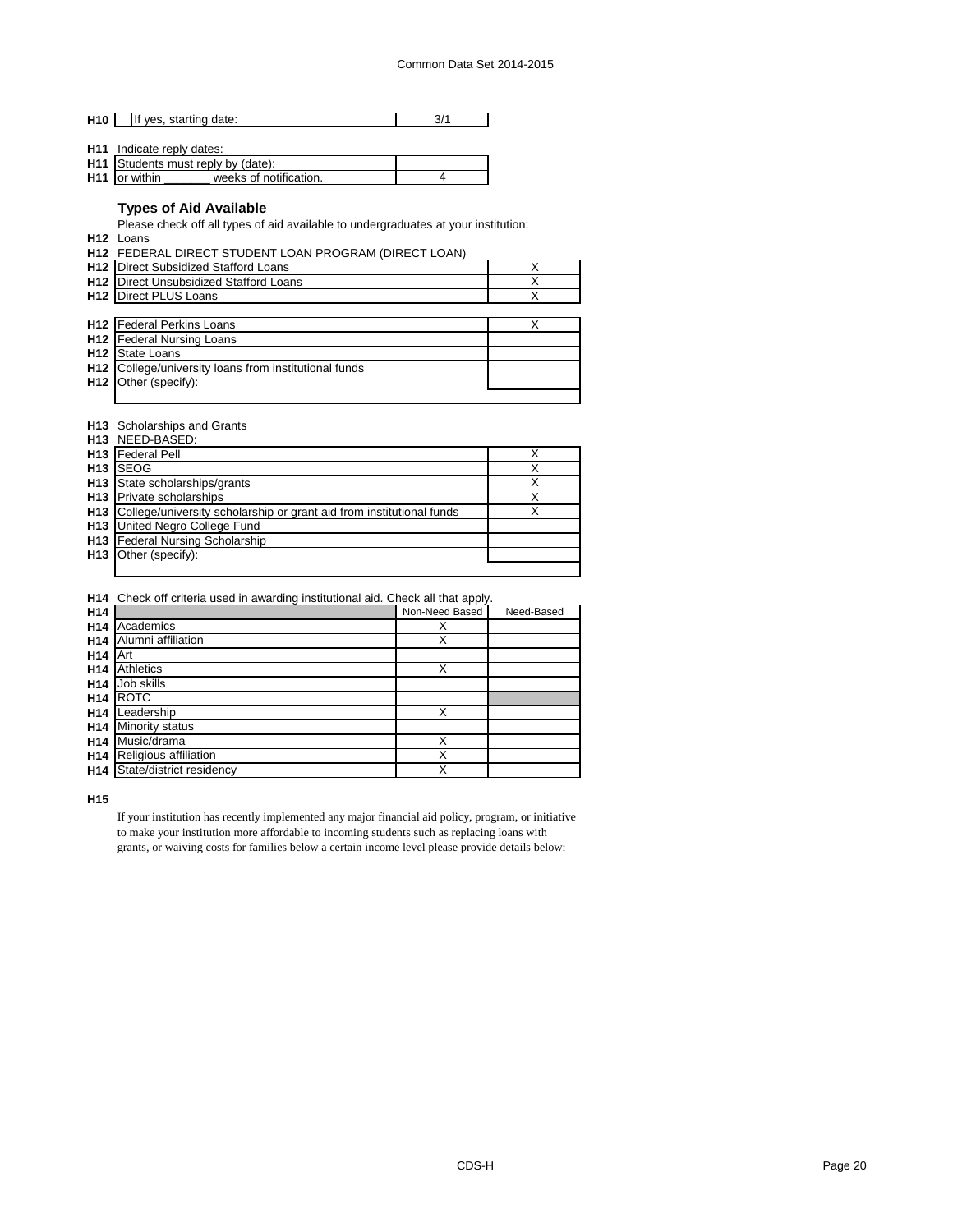## **I. INSTRUCTIONAL FACULTY AND CLASS SIZE**

**Please report the number of instructional faculty members in each category for Fall 2014. Include faculty who are on your institution's payroll on the census date your institution uses for IPEDS/AAUP.**

### **I1**

The following definition of full-time instructional faculty is used by the American Association of University Professors (AAUP) in its annual Faculty Compensation Survey (the part time definitions are not used by AAUP). Instructional Faculty is defined as those members of the instructional-research staff whose major regular assignment is instruction, including those with released time for research. Use the chart below to determine inclusions and exclusions:

|                                                                                                                                                                                                                                          | Full-time | Part-time                                                                       |
|------------------------------------------------------------------------------------------------------------------------------------------------------------------------------------------------------------------------------------------|-----------|---------------------------------------------------------------------------------|
| (a) instructional faculty in preclinical and clinical medicine, faculty who are not paid (e.g.,<br>those who donate their services or are in the military), or research-only faculty, post-<br>doctoral fellows, or pre-doctoral fellows | Exclude   | Include only if<br>they teach one<br>or more non-<br>clinical credit<br>courses |
| (b) administrative officers with titles such as dean of students, librarian, registrar, coach,<br>and the like, even though they may devote part of their time to classroom instruction and<br>may have faculty status                   | Exclude   | Include if they<br>teach one or<br>more non-<br>clinical credit<br>courses      |
| (c) other administrators/staff who teach one or more non-clinical credit courses even<br>though they do not have faculty status                                                                                                          | Exclude   | Include                                                                         |
| (d) undergraduate or graduate students who assist in the instruction of courses, but have Exclude<br>titles such as teaching assistant, teaching fellow, and the like                                                                    |           | Exclude                                                                         |
| (e) faculty on sabbatical or leave with pay                                                                                                                                                                                              | Include   | Exclude                                                                         |
| (f) faculty on leave without pay                                                                                                                                                                                                         | Exclude   | Exclude                                                                         |
| (g) replacement faculty for faculty on sabbatical leave or leave with pay                                                                                                                                                                | Exclude   | Include                                                                         |

*Full-time instructional faculty:* faculty employed on a full-time basis for instruction (including those with released time for research)

*Part-time instructional faculty:* Adjuncts and other instructors being paid solely for part-time classroom instruction. Also includes full-time faculty teaching less than two semesters, three quarters, two trimesters, or two four-month sessions. Employees who are not considered full-time instructional faculty but who teach one or more non-clinical credit courses may be counted as part-time faculty.

*Minority faculty: includes faculty who designate themselves as Black, non-Hispanic; American Indian or Alaska Native; Asian, Native Hawaiian or other Pacific Islander, or Hispanic.* 

*Doctorate: includes such degrees as Doctor of Philosophy, Doctor of Education, Doctor of Juridical Science, and Doctor of Public Health in any field such as arts, sciences, education, engineering, business, and public administration. Also*  includes terminal degrees formerly designated as "first professional," including dentistry (DDS or DMD), medicine (MD), *optometry (OD), osteopathic medicine (DO), pharmacy (DPharm or BPharm), podiatric medicine (DPM), veterinary medicine (DVM), chiropractic (DC or DCM), or law (JD).*

*Terminal degree:* the highest degree in a field: example, M. Arch (architecture) and MFA (master of fine arts).

| 11           |    |                                                                    | Full-Time | Part-Time | Total |
|--------------|----|--------------------------------------------------------------------|-----------|-----------|-------|
| 11           |    | Total number of instructional faculty                              | 107       | 175       | 282   |
| $\mathbf{I}$ | b. | Total number who are members of minority groups                    | 48        | 83        | 131   |
| 11           |    | Total number who are women                                         | 40        | 81        | 121   |
| 11           | ď  | Total number who are men                                           | 67        | 94        | 161   |
| $\mathsf{I}$ | е  | Total number who are nonresident aliens (international)            |           |           |       |
|              |    | Total number with doctorate, or other terminal degree              |           |           |       |
| $\mathbf{I}$ |    |                                                                    | 82        | 38I       | 120   |
|              | g) | Total number whose highest degree is a master's but not a terminal |           |           |       |
| 11           |    | master's                                                           | 25        | 117       | 142   |
| 11           |    | Total number whose highest degree is a bachelor's                  |           | 19        | 19    |
|              |    | Total number whose highest degree is unknown or other (Note:       |           |           |       |
| 11           |    | Items f, g, h, and i must sum up to item a.)                       |           |           |       |
|              |    | Total number in stand-alone graduate/ professional programs in     |           |           |       |
| 11           |    | which faculty teach virtually only graduate-level students         | 26        | 55        | 81    |

#### **I2 Student to Faculty Ratio**

Report the Fall 2014 ratio of full-time equivalent students (full-time plus 1/3 part time) to full-time equivalent instructional faculty (full time plus 1/3 part time). In the ratio calculations, exclude both faculty and students in stand-alone graduate or professional programs such as medicine, law, veterinary, dentistry, social work, business, or public health in which faculty teach virtually only graduate-level students. Do not count undergraduate or graduate student teaching assistants as faculty.

| 12 | Fall 2014 Student to Faculty ratio | $\mathcal{P}$ to . | (based on | 1705 students |
|----|------------------------------------|--------------------|-----------|---------------|
|    |                                    |                    | and       | 201 faculty). |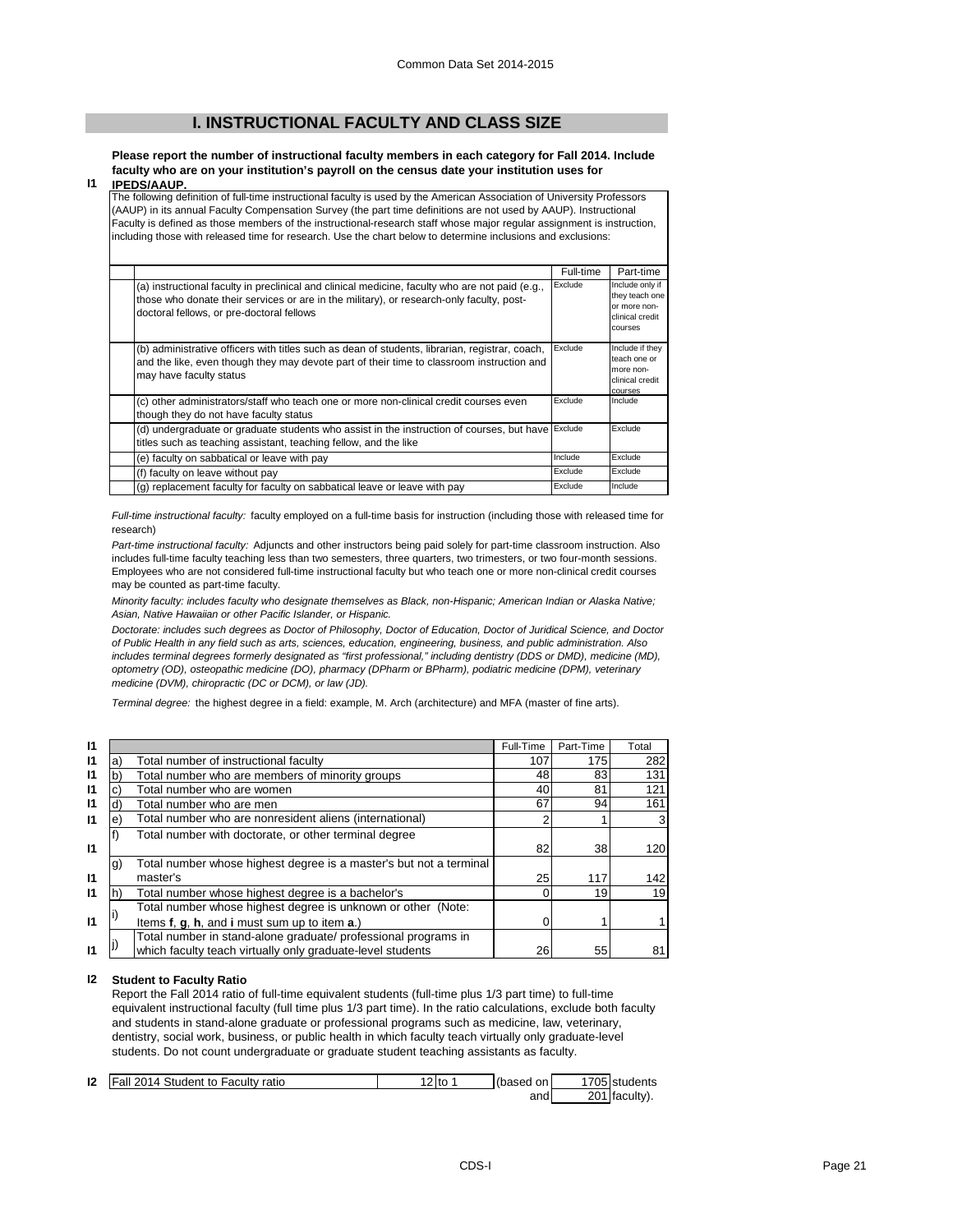## **I3 Undergraduate Class Size**

In the table below, please use the following definitions to report information about the size of classes and class sections offered in the Fall 2014 term.

*Class Sections:* A class section is an organized course offered for credit, identified by discipline and number, meeting at a stated time or times in a classroom or similar setting, and not a subsection such as a laboratory or discussion session. Undergraduate class sections are defined as any sections in which at least one degree-seeking undergraduate student is enrolled for credit. Exclude distance learning classes and noncredit classes and individual instruction such as dissertation or thesis research, music instruction, or one-to-one readings. Exclude students in independent study, co-operative programs, internships, foreign language taped tutor sessions, practicums, and all students in one-on-one classes. Each class section should be counted only once and should not be duplicated because of course catalog crosslistings.

*Class Subsections:* A class subsection includes any subsection of a course, such as laboratory, recitation, and discussion subsections that are supplementary in nature and are scheduled to meet separately from the lecture portion of the course. Undergraduate subsections are defined as any subsections of courses in which degree-seeking undergraduate students enrolled for credit. As above, exclude noncredit classes and individual instruction such as dissertation or thesis research, music instruction, or one-to-one readings. Each class subsection should be counted only once and should not be duplicated because of cross-listings.

Using the above definitions, please report for each of the following class-size intervals the number of class sections and class subsections offered in Fall 2014. For example, a lecture class with 800 students who met at another time in 40 separate labs with 20 students should be counted once in the "100+" column in the class section column and 40 times under the "20-29" column of the class subsections table.

**Number of Class Sections with Undergraduates Enrolled**

| 13 |                   |       |       |           | Undergraduate Class Size (provide numbers) |       |       |        |       |
|----|-------------------|-------|-------|-----------|--------------------------------------------|-------|-------|--------|-------|
| 13 | <b>CLASS</b>      | 2-9   | 10-19 | $20 - 29$ | 30-39                                      | 40-49 | 50-99 | $100+$ | Total |
| 13 | <b>SECTIONS</b>   | 184   | 177   | 64        | 31                                         |       |       |        | 468   |
|    |                   |       |       |           |                                            |       |       |        |       |
| 13 | <b>CLASS SUB-</b> | $2-9$ | 10-19 | $20 - 29$ | 30-39                                      | 40-49 | 50-99 | $100+$ | Total |
| 13 | <b>SECTIONS</b>   | 13    |       |           |                                            |       |       |        | 16    |